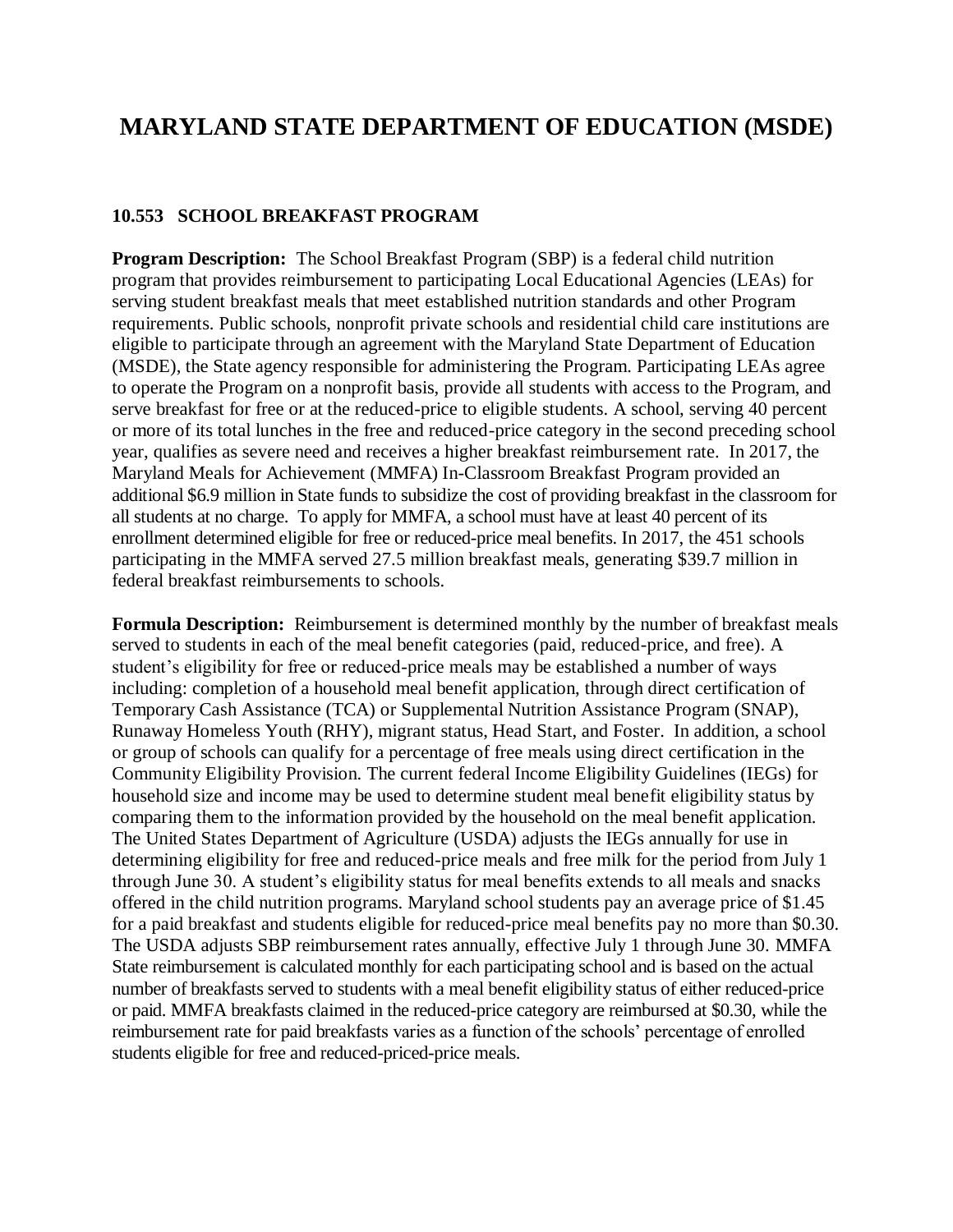| <b>School Breakfast Program</b> | Free   | <b>Reduced-Price</b> | Paid  |
|---------------------------------|--------|----------------------|-------|
| Non-Severe Need Rate            | \$1.75 | \$1.45               | \$.30 |
| Severe Need Rate                | \$2.09 | \$1.79               | \$.30 |

#### **Federal reimbursement rates for FY 2018:**

**Program Supported/Population Served:** Statewide Program, school year 2016-2017data: Supported 45,210,820 meals in all 25 LEAs including The Seed School and qualifying nonprofit private schools and residential childcare institutions.

### **10.555 NATIONAL SCHOOL LUNCH PROGRAM**

**Program Description:** The National School Lunch Program (NSLP) is a federal child nutrition program that provides reimbursement to participating Local Educational Agencies (LEAs) for serving student lunch meals and snacks in after-school care programs that meet established nutrition standards and other Program requirements. Schools participating in the after-school care snack program are required to have an educational or enrichment component and, if the area eligible requirements are met, may claim all snacks served at the free rate of reimbursement. Schools not meeting the area eligibility requirement may claim after-school care snack reimbursement based upon the meal benefit eligibility status of the students served.

Public schools, nonprofit private schools, and residential childcare institutions are eligible to participate through an agreement with the MSDE, the State Agency responsible for administering the Program. Participating LEAs agree to operate the Program on a nonprofit basis, provide all students with access to the Program, and serve lunch/snack at the free or reduced-priced-price to eligible students.

**Formula Description:** Reimbursement is determined monthly by the number of lunch meals and after-school care snacks served to students in each of the meal benefit categories (paid, reduced-priced, and free). A student's eligibility for free or reduced-priced meals may be established a number of ways including: completion of a household meal benefit application, through direct certification of Temporary Cash Assistance (TCA) or Supplemental Nutrition Assistance Program (SNAP), Runaway Homeless Youth (RHY), migrant status, Head Start, and Foster. In addition, a school or group of schools can qualify for a percentage of free meals using direct certification in the Community Eligibility Provision. The current federal Income Eligibility Guidelines (IEGs) for household size and income may be used to determine student meal benefit eligibility status by comparing them to the information provided by the household on the meal benefit application. The United States Department of Agriculture (USDA) adjusts the IEGs annually for use in determining eligibility for free and reduced-price meals and free milk for the period from July 1 through June 30. A student's eligibility status for meal benefits extends to all meals and snacks offered in the child nutrition programs. Maryland school students pay an average price of \$2.61 for a paid lunch and students eligible for reduced-priced-price meal benefits pay no more than \$0.40 for lunch and \$0.15 for a snack. The USDA adjusts NSLP reimbursement rates annually, effective July 1 through June 30. Included in the reimbursement rate is an additional six cent performance based reimbursement paid to LEAs serving lunch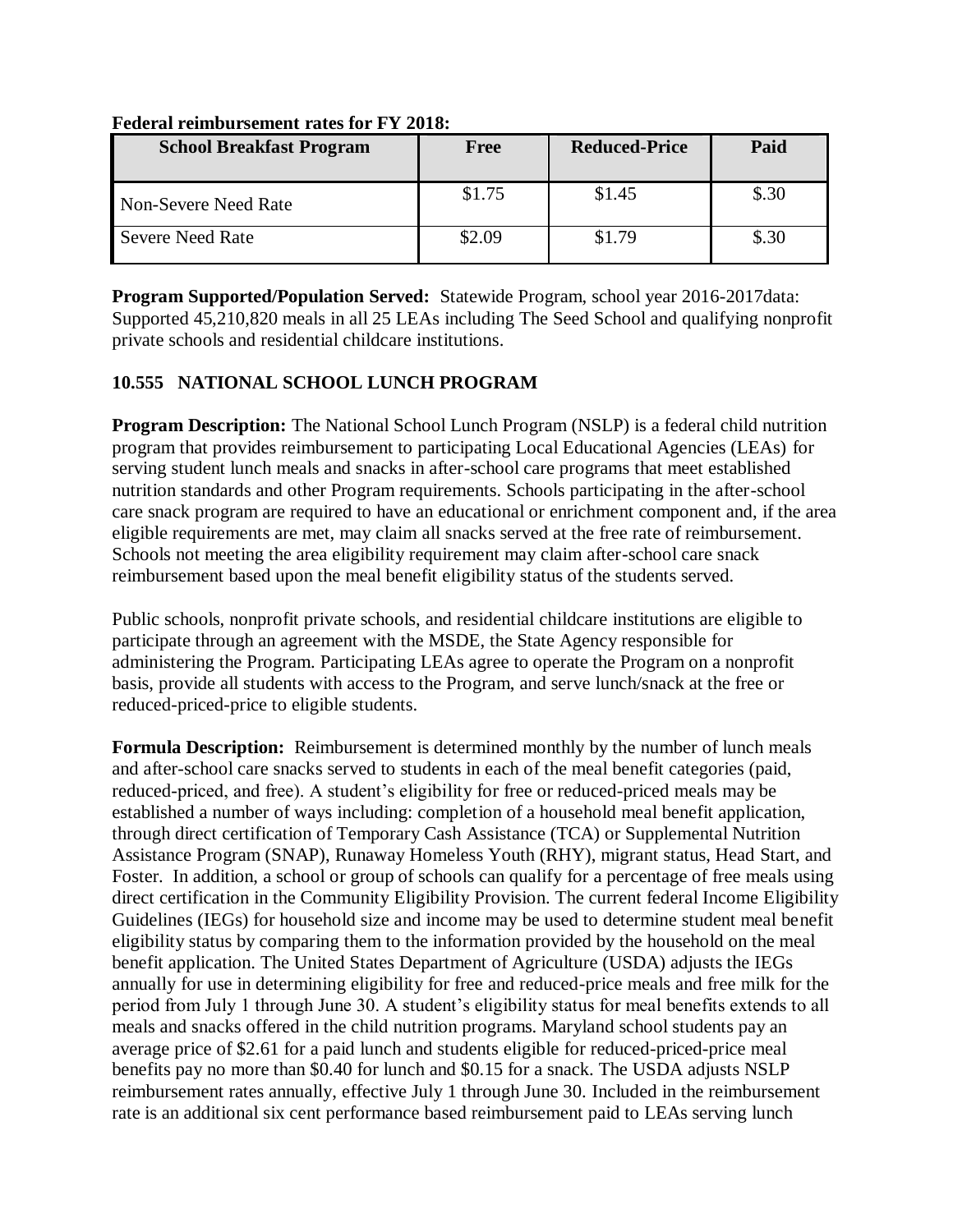menus that meet the increased nutritional standards of the Health Hunger Free Kids Act of 2010. LEAs that served 60 percent or more of total lunches in the free and reduced-price category in the second preceding school year qualify for an additional \$0.02 for each lunch served. Additionally, LEAs are eligible to receive commodity foods, called "entitlement" foods; the level of funding is determined by the number of lunches served at a value of \$0.2325 for each lunch meal.

| Lunch<br><b>Rates</b>                                                               | <b>Free</b>         | <b>Reduced-Price</b> | Paid   |
|-------------------------------------------------------------------------------------|---------------------|----------------------|--------|
| Reimbursement rate                                                                  | \$3.23              | \$2.83               | \$0.37 |
| With extra \$0.02                                                                   | \$3.25              | \$2.85               | \$0.39 |
|                                                                                     |                     |                      |        |
|                                                                                     |                     |                      |        |
| <b>After-School Snacks</b><br><b>Served in After-School</b><br><b>Care Programs</b> | <b>Free</b>         | <b>Reduced-Price</b> | Paid   |
|                                                                                     | \$.88               | \$.44                | \$.08  |
| <b>Commodity</b><br><b>Entitlement</b>                                              | \$.2325 for lunches |                      |        |

**Federal reimbursement rates for FY 2018**:

**Program Supported/Population Served:** Statewide Program, school-year 2016-2017 data: Supported 73,820,373 lunch meals in all 25 LEAs including The Seed School and supported 794,261 in after-school snacks. Qualifying nonprofit private schools and residential child care institutions also received assistance.

### **10.556 SPECIAL MILK PROGRAM FOR CHILDREN**

**Program Description:** The Special Milk Program (SMP) is a federal child nutrition program that provides reimbursement to participating agencies for half pints of milk served to children. The Program provides milk to children in schools and child care institutions that are not participating in another federal meal program. Agencies are eligible to participate through an agreement with the MSDE, the State agency responsible for administering the Program.

**Formula Description:** Reimbursement is determined monthly by the number of half pints of milk served to eligible children multiplied by the reimbursement rate. The paid rate is used for each half pint of milk served unless the agency has elected to operate a pricing program with free milk for eligible children. If this option is selected, the agency must determine children's eligibility status for free milk benefits. A student's eligibility for free milk may be established a number of ways, including the completion of a household meal benefit application by the student's parent or guardian. The current federal Income Eligibility Guidelines (IEGs) for household size and income may be used to determine student meal/milk benefit eligibility status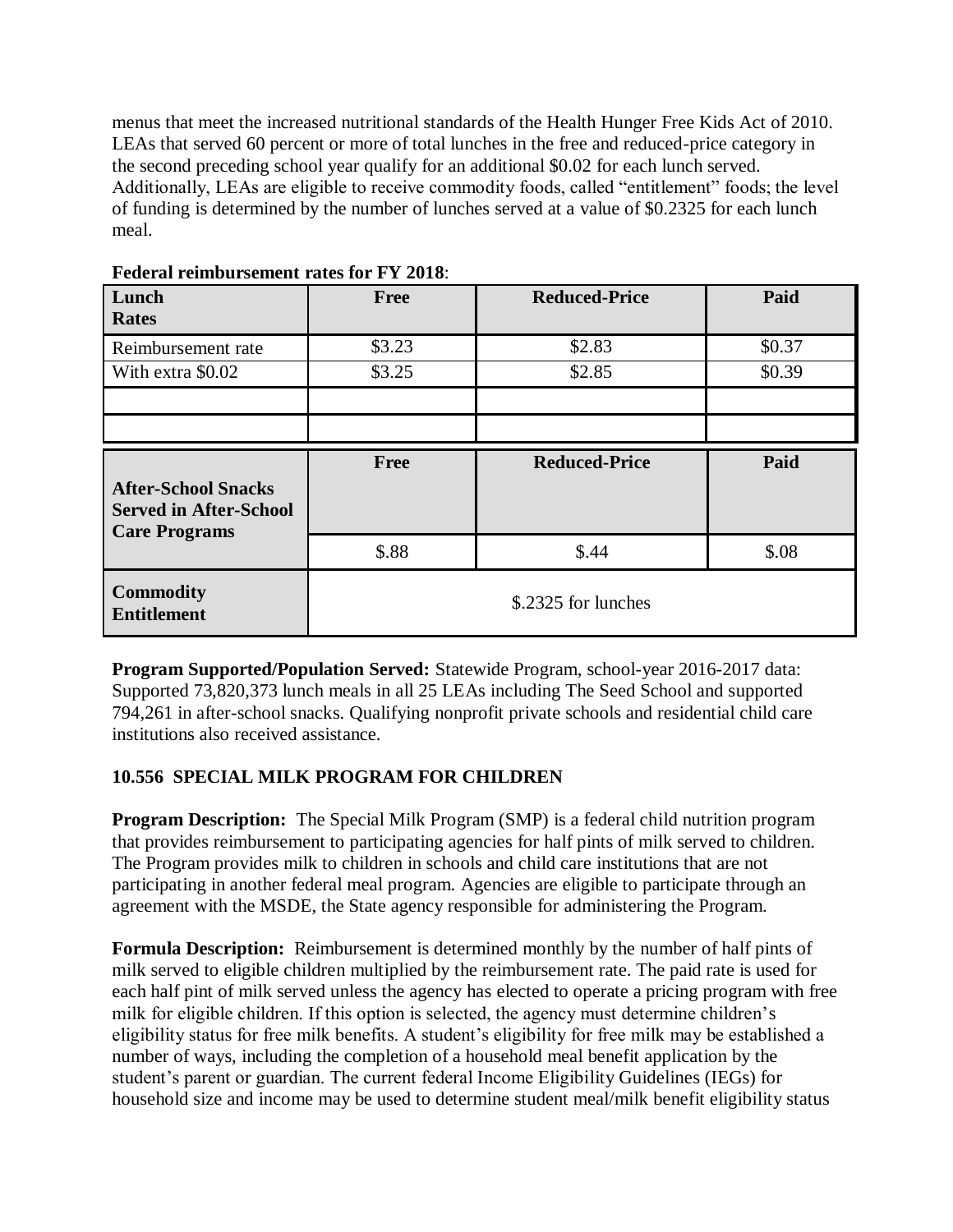by comparing them to the information provided by the household on the meal benefit application. The United States Department of Agriculture (USDA) adjusts the IEGs annually for use in determining eligibility for free and reduced-price meals and free milk for the period from July 1 through June 30. A student's eligibility status for meal/milk benefits extends to all meals and snacks offered in the child nutrition programs. The USDA adjusts SMP reimbursement rates annually; effective July 1 through June 30. Agencies that elect to operate a pricing program with free milk will receive the average cost per half pint of milk for the half pints served to students determined eligible for free milk benefits, and the paid rate for all other half pints served.

| <b>Special Milk Program</b>          | <b>Free Milk</b>                      | <b>Paid Milk</b> | <b>All Milk</b> |
|--------------------------------------|---------------------------------------|------------------|-----------------|
| Pricing Programs Without Free Option | N/A                                   | N/A              | \$.2075         |
| Pricing Programs With Free Option    | Average cost per<br>half pint of milk | \$.2075          | N/A             |
| Non-Pricing Programs                 | N/A                                   | N/A              | \$.2075         |

#### **Federal reimbursement rates for FY 2018:**

**Program Supported/Population Served:** School-year 2016 -2017 data: Supported 1,399,827 half-pint servings of milk in public schools, qualifying private schools, and non-profit agencies.

# **10.558 CHILD and ADULT CARE FOOD PROGRAM**

**Program Description:** The Child and Adult Care Food Program (CACFP) is a federal nutrition program that provides reimbursement to participating agencies and providers for meals and snacks served to participants who meet Program requirements. These programs are funded by the U.S. Department of Agriculture and administered by the Maryland State Department of Education (MSDE). Agencies are eligible to participate through an agreement with the MSDE, the State agency responsible for administering the Program. Family child care providers are eligible to participate through an agreement with an approved sponsoring organization. Child and adult care center reimbursement rates are based on the meal type and income eligibility of the meal recipient.

Child Care Agencies and LEAs meeting area eligibility requirements can participate in the CACFP At-Risk Meals Program and may serve 2 snacks, or a meal and a snack and claim at the free rate of reimbursement. The CACFP At-Risk Meals Program reimburses afterschool programs for nutritious meals served to children age 18 and under during the school year (including weekends and school breaks). In addition, the program must offer educational and enrichment activities in a supervised environment and serve a meal which meets USDA nutritional guidelines.

**Formula Description:** Program funds are provided to states through letters of credit to reimburse institutions for costs of food service operations, including administrative expenses. Appropriate rates of reimbursement, multiplied by the number of meals served to enrolled participants, represent the basic program payment that an agency receives for each meal served. For family child care homes, the adjustment reflects changes in the Food at Home series of the Consumer Price Index for All Urban Consumers. Donated foods or cash in lieu of donated foods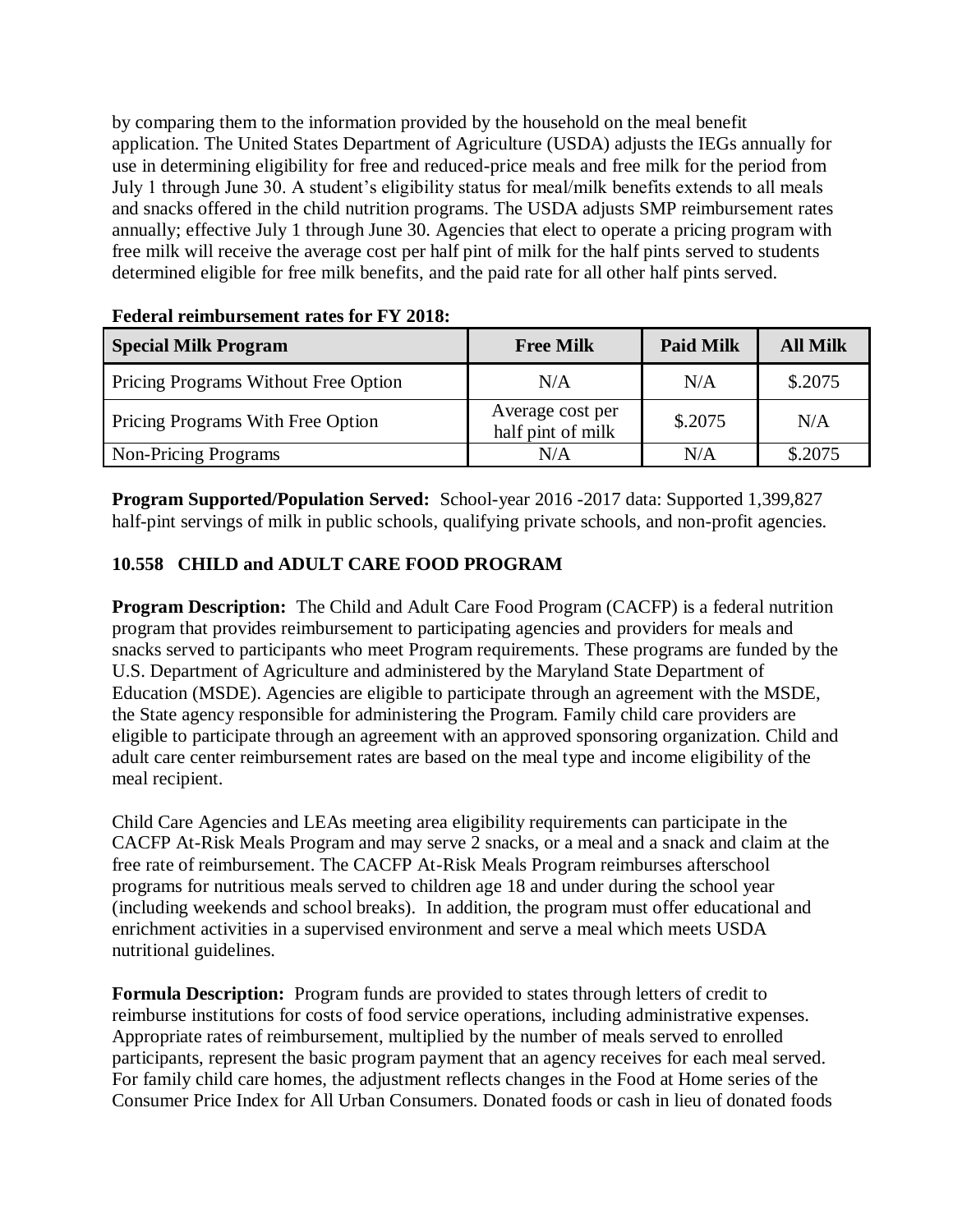are also made available. Program payments to child care or adult daycare centers depend on the number and types of meals served to enrolled participants, multiplied by the appropriate rate of reimbursement. Rates for meals served to enrolled children and eligible adults in daycare centers are determined by participants' eligibility for free, reduced-price, or paid meals, using USDA Income Eligibility Guidelines. All children in emergency shelters are eligible to receive free meals without application. At-Risk, after-school meal programs, which must be located in lowincome areas, are reimbursed at the free rate for all snacks and meals. Sponsoring organizations of family child care homes are reimbursed at a graduated administrative rate based on the number of homes they operate. The level of reimbursement for meals served to enrolled children in family child care homes is determined by economic need based on the location of the family child care home, the income of the family child care provider, or the income of an individual child's household. Schools and childcare centers are eligible to participate in the Afterschool At-Risk Meals Program if they are located in an attendance area of a school in which at least 50 percent of enrolled children are eligible for free or reduced-priced meals. This grant includes an allowance in FY 2017 of \$ 1,087,924 for the State's administration of the program.

| <b>Meals in Child and Adult</b><br><b>Care Centers</b> | <b>Free</b> | <b>Reduced-Price</b> | Paid    |
|--------------------------------------------------------|-------------|----------------------|---------|
| <b>Breakfast</b>                                       | \$1.75      | \$1.45               | \$.30   |
| Lunch and Supper                                       | \$3.23      | \$2.83               | \$.31   |
| <b>Snack</b>                                           | \$.88       | .44                  | \$.08   |
| Cash-in-lieu of commodities                            |             |                      | \$.2325 |
| <b>Commodity Entitlement</b>                           |             |                      | \$.2325 |

#### **Federal reimbursement rates for FY 2018**

#### **Family Child Care Food Service Payment Rates for Meals:**

| <b>Meals</b>     | <b>Tier I</b> | <b>Tier II</b> |
|------------------|---------------|----------------|
| <b>Breakfast</b> | \$1.31        | .48            |
| Lunch and Supper | \$2.46        | 0.48           |
| Snack            | 72<br>╜       | .∠J<br>◡       |

#### **Family Child Care Administrative Reimbursement Rates:**

| $1-50$ homes                              | \$114.00 |
|-------------------------------------------|----------|
| $51-200$ homes                            | \$ 87.00 |
| $201-1,000$ homes                         | \$68.00  |
| <b>Additional Family Child Care Homes</b> | \$60.00  |
|                                           |          |

**Program Supported/Population Served:** The program is open to all children through the age of 12 in licensed public or private child care centers and family child care homes, and through the age of 18 in emergency shelters and at-risk after school care programs. Functionally impaired adults, age 18 and older, enrolled in nonresidential adult daycare centers are also eligible. School-year 2016-2017 data: Supported 33,159,075 meal servings.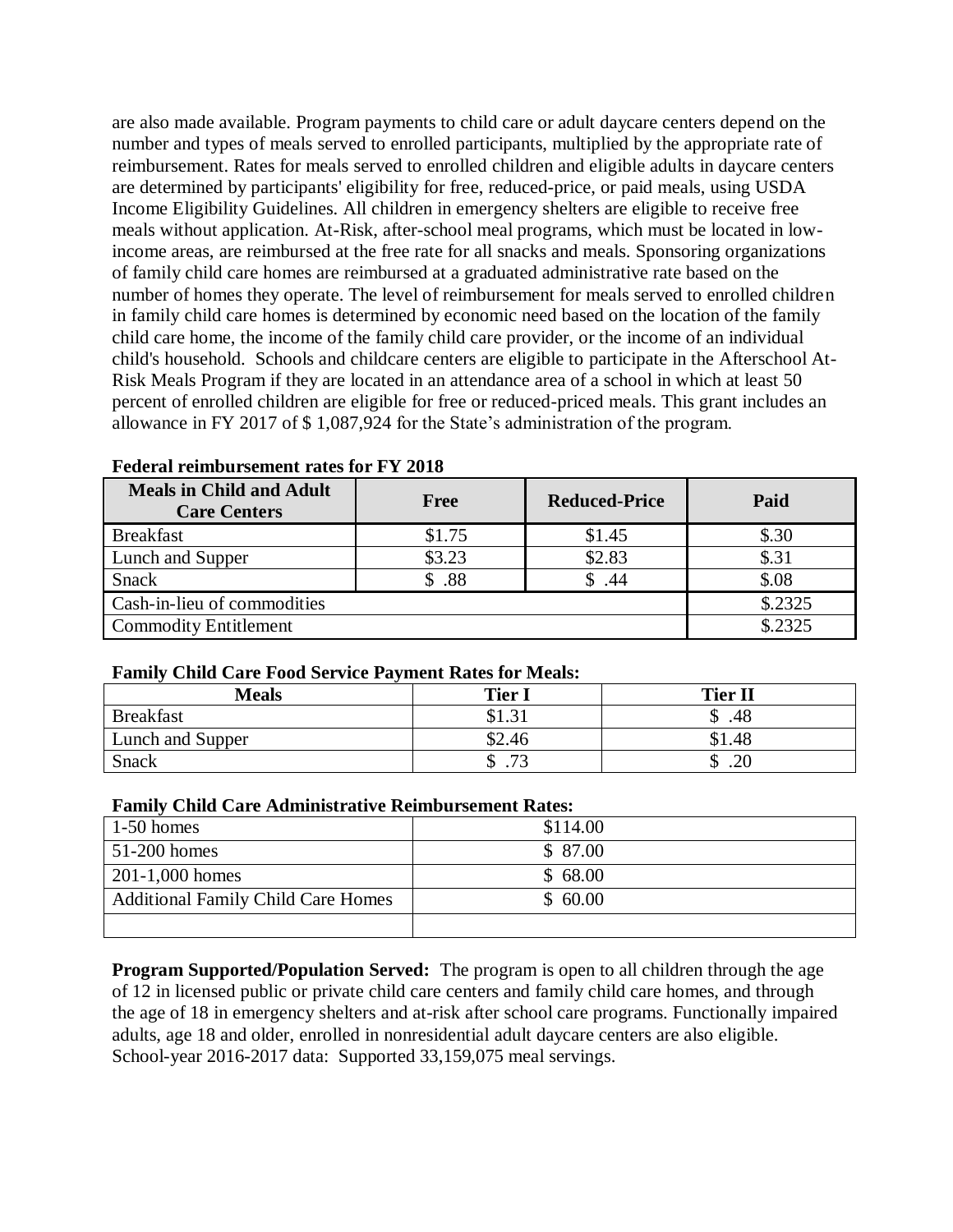#### **10.559 SUMMER FOOD SERVICE PROGRAM FOR CHILDREN**

**Program Description:** The Summer Food Service Program is a federal child nutrition program that provides reimbursement to participating agencies for serving meals and snacks that meet Program requirements. Agencies serve free, nutritious meals and snacks to help children in lowincome areas receive the nutrition they need to learn, play, and grow, throughout the summer months when they are not in school. Public and non-profit agencies are eligible to participate through an agreement with the MSDE.

**Formula Description:** The program is administered by the MSDE, the State Agency responsible for administering the Program. The MSDE receives funds from the U. S. Department of Agriculture (USDA) and, in turn, reimburses local agencies for meals served to eligible children attending camps, enrichment programs, and other summer activities programs. The USDA adjusts Summer Food Service Program reimbursement rates annually effective January 1 through December 30. Agencies are reimbursed for free meals or snacks served at the rate set by the federal government. This grant included an appropriation in FY 2017 of \$276,166 for the State's administration of the program.

|                        | <b>REIMBURSEMENT RATES</b>                            |                                    |  |
|------------------------|-------------------------------------------------------|------------------------------------|--|
| <b>MEAL TYPE</b>       | <b>High</b><br><b>Rural or Self-preparation Sites</b> | Low<br><b>Other Types of Sites</b> |  |
| <b>Breakfast</b>       | \$2.2325                                              | \$2.19                             |  |
| <b>Lunch or Supper</b> | \$3.9225                                              | \$3.8575                           |  |
| <b>Snack</b>           | \$0.93                                                | \$0.91                             |  |

**Federal reimbursement rates effective January 1 through December 30, 2018:** 

**Program Supported/Population Served:** Summer 2017 Data: There were 3,253,939 meals and snacks served by four participating Local Education Agencies and non-profit agencies.

#### **10.560 STATE ADMINISTRATIVE EXPENSES FOR CHILD NUTRITION**

**Program Description:** Provides funds for the State's operating expenses for the Administration of Child Nutrition Programs.

**Formula Description:** The formula based grant is awarded yearly by the USDA.

**Program Supported/Population Served:** Use is limited to the MSDE headquarters operations.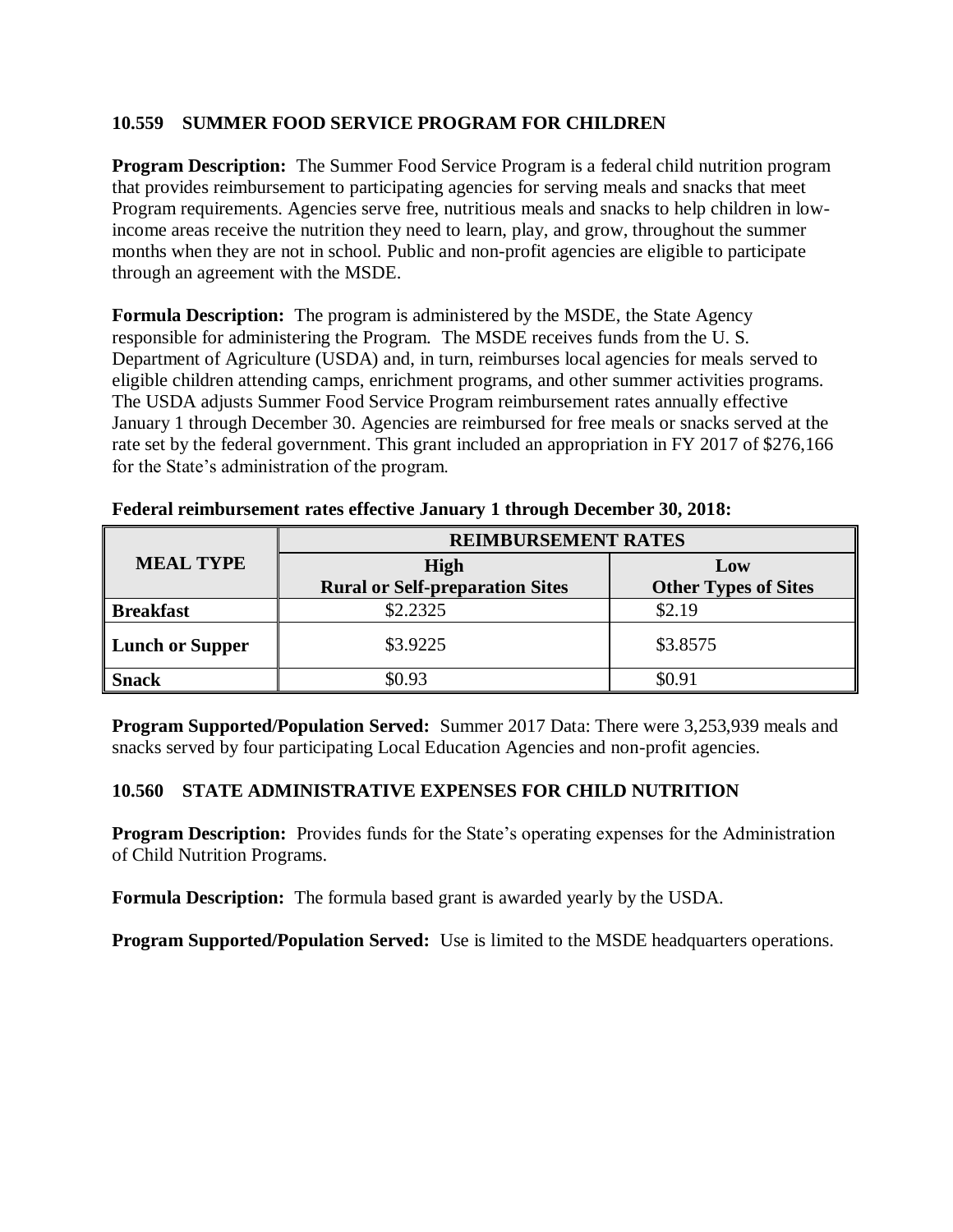#### **10.574 TEAM NUTRITION TRAINING PROGRAM**

**Program Description:** Team Nutrition Training Grants are offered to all states annually on a competitive basis. Awards are made to a State agency based on a proposed project or activity for a two or three year grant period. Team Nutrition is an initiative of the USDA Food and Nutrition Service to support the Child Nutrition Programs through training and technical assistance for foodservice, nutrition education for children and their caregivers, and school and community support for healthy eating and physical activity. The purpose of these grants is to assist State agencies to expand and enhance training programs that incorporate and implement the *2010 Dietary Guidelines for Americans* and USDA Foods in meals served under the National School Lunch Program (NSLP) or the Child and Adult Care Food Program (CACFP). States must apply Team Nutrition's three behavior-focused strategies in proposals:

- **Provide training and technical assistance to child nutrition professionals to enable them to** prepare and serve nutritious meals that appeal to children.
- Increase nutrition education through multiple communication channels to help children have the knowledge, skills, and motivation to make healthy food and physical activity choices as part of a healthy lifestyle.
- Build support for healthy school and child care environments that encourage nutritious food choices and physically active lifestyles.

**Formula Description:** The program is administered by the MSDE, Office of School and Community Nutrition Programs with funds from the U. S. Department of Agriculture (USDA).

**Program Supported/Population Served:** State Agencies administering the National School Lunch Program or the Child and Adult Care Food Program are eligible to apply for Team Nutrition Training Grants.

#### **10.579 CHILD NUTRITION DISCRETIONARY GRANTS OF LIMITED AVAILABILITY – EQUIPMENT ASSISTANCE**

#### **Program Description:**

Funding provided by the Consolidated Appropriations Act, 2017, (Public Law 115-31), in Fiscal Year (FY) 2017 provides funding to State agencies to competitively award equipment assistance grants to eligible Local Educational Agencies (LEAs) participating in the National School Lunch Program (NSLP). The purpose of the equipment grant is to allow LEAs to purchase equipment to serve healthier meals that meet the updated meal patterns, with emphasis on serving more fruits and vegetables in school meals, including items purchased locally, improving food safety, and expanding access. Funding under this grant is awarded via a competitive grant process to LEAs, giving priority to high need schools (i.e., schools in underserved areas, schools with limited access to other resources, and age of food service equipment) where 50 percent or more of the enrolled students are eligible for free or reduced-price meals. In addition, LEAs must give priority to schools that did not receive a previous NSLP Equipment Assistance Grant award under the American Recovery and Reinvestment Act of 2009 and the FY 2010, FY 2013, FY 2014, FY 2015, and FY 2016 Agriculture Appropriations Acts.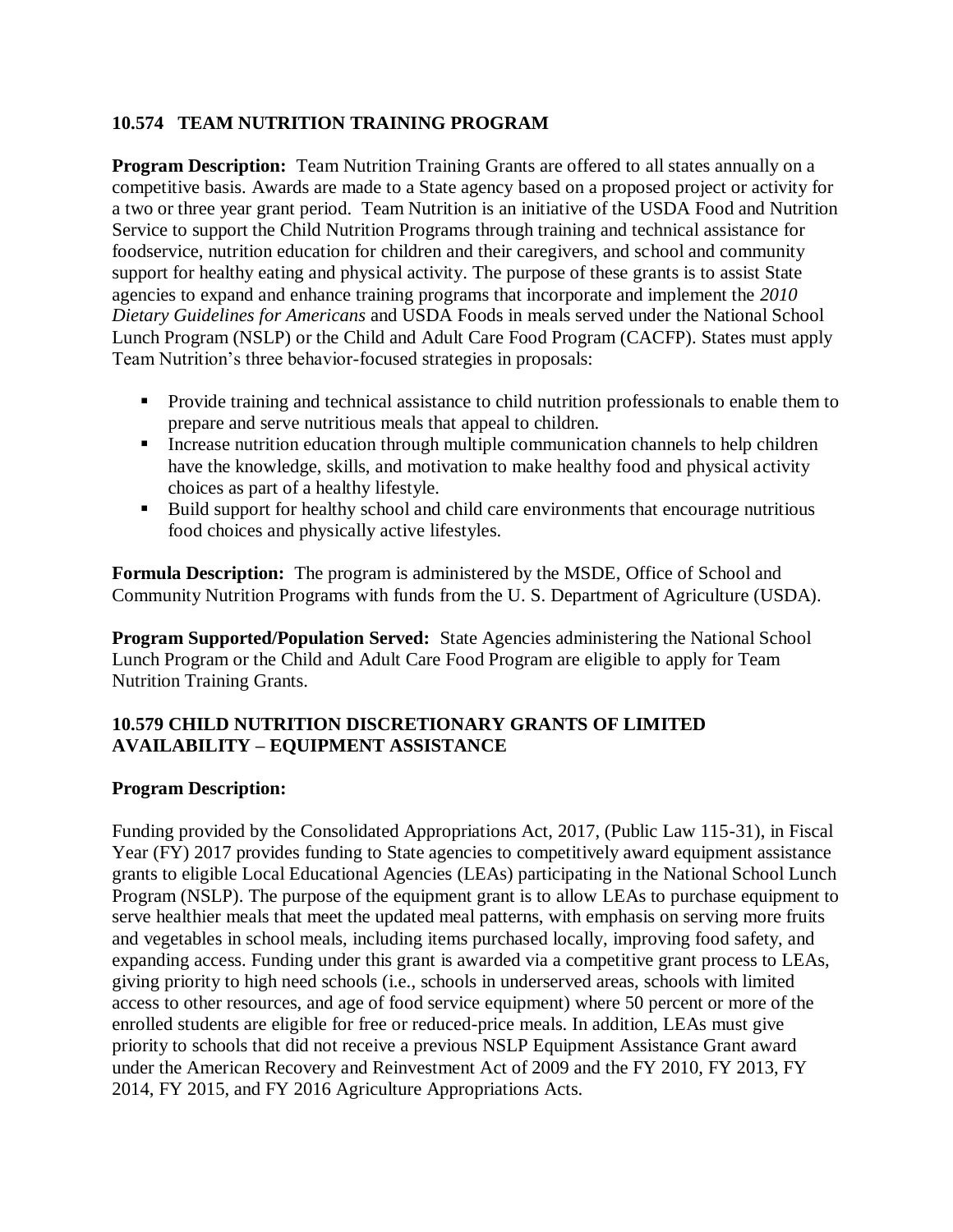**Formula Description:** The program is administered by the MSDE, Office of School and Community Nutrition Programs. The MSDE receives funds from the U. S. Department of Agriculture (USDA).

**Program Supported / Population Served:** State Agencies administering the National School Lunch Program are eligible to receive funding under the Child Nutrition Discretionary Grants of Limited Availability – Equipment Assistance. The 2017 Equipment Assistance Grant has been awarded to 10 LEAs at 33 individual schools through a competitive grant process. Funding in 2017 was \$362,764.

### **10.582 FRESH FRUIT AND VEGETABLE PROGRAM (FFVP)**

**Program Description:** Beginning school year 2008-2009, a provision under the Omnibus Appropriation Act provided funding to the State of Maryland to participate in the Fresh Fruit and Vegetable Program (FFVP). The Food, Conservation, and Energy Act of 2008 (P.L. 110-234), the Farm Bill, amended the National School Lunch Act to add a new section, 19, the FFVP. The FFVP provides reimbursement to selected elementary schools for serving students fresh fruits and vegetables throughout the school day during non-mealtimes. The Program emphasizes repeated exposure to potentially new, delicious fruits and vegetables to facilitate greater acceptance and adoption of healthier eating habits.

State agencies may select public and nonprofit private elementary schools to participate in the FFVP, with the highest priority given to schools with the highest percentages of low-income students (free/reduced-price enrollment at or above 50 percent). Participating schools must agree to serve fresh fruits and vegetables to all enrolled students for free and to publicize fresh fruit and vegetable availability within the school.

**Formula Description:** Program funds are provided to states through cash grants. Funds are first allocated to each State based on an annual grant equal to one percent of the total funds made available. USDA's, Food and Nutrition Services will then allocate the remaining funds to each state that is operating a school lunch program based on the proportion of the state population to the U.S. population. Total enrollment of all schools selected must result in a per-student allocation of \$50-\$75 per year. Eligible reimbursable costs to the schools include the cost of fruits and vegetables and, to a lesser degree, the cost of labor for the preparation and service of FFVP and some administrative expenditure. Funding in 2017 was \$3,966,009.

**Program Supported / Population Served:** This competitive grant provides for the serving of fresh fruits and vegetables in eligible Maryland schools. In school-year 2017, 165 schools participated.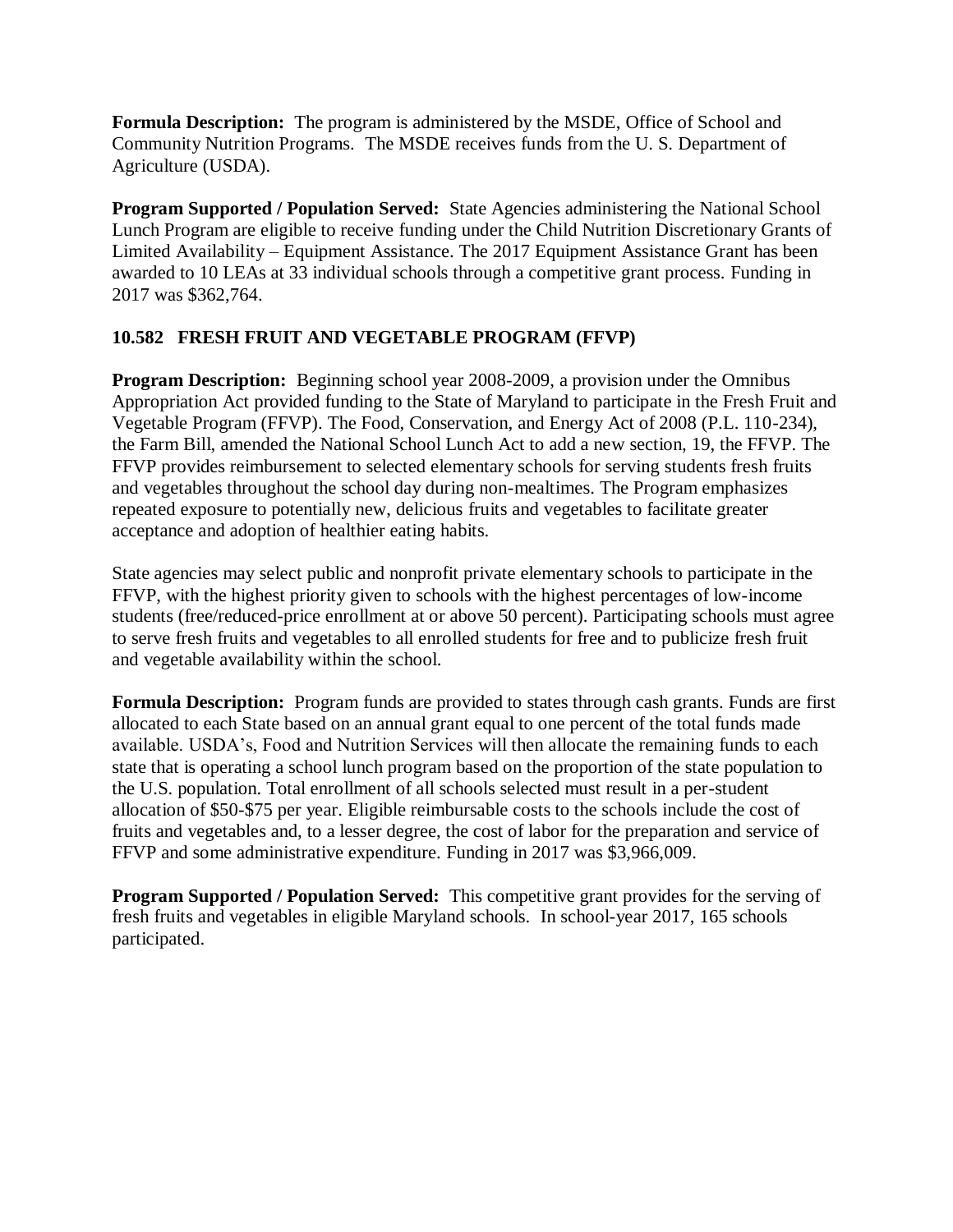### **45.310 INSTITUTE OF MUSEUM & LIBRARY SERVICES**

**Program Description:** Institute of Museum & Library Services (IMLS) is an independent federal agency that fosters leadership, innovation, and a lifetime of learning by supporting the nation's museums and libraries. Federal library dollars may be used for the following:

- Education: promoting the roles of museums and libraries as centers for lifelong learning;
- Access: using technology and training to give all citizens equitable access to information and cultural resources;
- Families and Children: supporting museum and library use for all ages;
- Communities: strengthening the role of museums and libraries as centers of civic engagement; and
- Cultural Heritage: studying, preserving, and showcasing different heritages.

**Formula Description:** The formula for the allotment of funds is based on two elements: (1) the base allotment for each state fluctuates with the amount appropriated for the program each year. The base for FY 2008 was \$540,968; and (2) a share based on population. The program is administered by the Maryland State Department of Education, Division of Library Development and Services, which serves as the State Library Administrative Agency.

**Program Supported / Population Served:** The funding supports the development of the 27 public library systems in Maryland and the statewide sharing of resources.

### **84.010 TITLE I GRANTS TO LOCAL EDUCATION AGENCIES**

**Program Description:** This project provides financial assistance through State Education Agencies (SEAs) to Local Education Agencies (LEAs) and schools with high numbers or high percentages of low-income children. The project helps to ensure that all children meet challenging state academic content and student academic achievement standards.

**Formula Description:** Title I funds are allocated using four statutory formulas based primarily on the number of children, ages 5 through 17, from low-income families, which the Census Bureau estimates annually, and on each state's per-pupil expenditures for education. Basic Grants provide funds to LEAs. An LEA must have at least 10 formula children and the number of those children must exceed two percent of the LEA's total population of children ages 5 through 17. Concentration Grants also flow to LEAs. The number of formula children exceeds 6,500 or 15 percent of the total school-age population.

Targeted Grants are based on the same data used for Basic and Concentration Grants. The U.S. Department of Education (ED) then adjusts the number of formula children to give greater weight to those LEAs with higher numbers or percentages of formula children. In order to receive a Target Grant, the number of formula children in an LEA counted for Basic Grant formula purposes must be at least 10 and equal or exceed five percent of the LEA's total population of children ages 5 through 17. Education Finance Incentive Grants (EFIGs) distribute funds to states based on factors that measure (1) a state's effort to provide financial support for education compared to its relative wealth as measured by its per capita income; and (2) the degree to which education expenditures among LEAs within the state are equalized. Once a state's EFIG allocation is determined, funds are allocated to LEAs in which the number of poor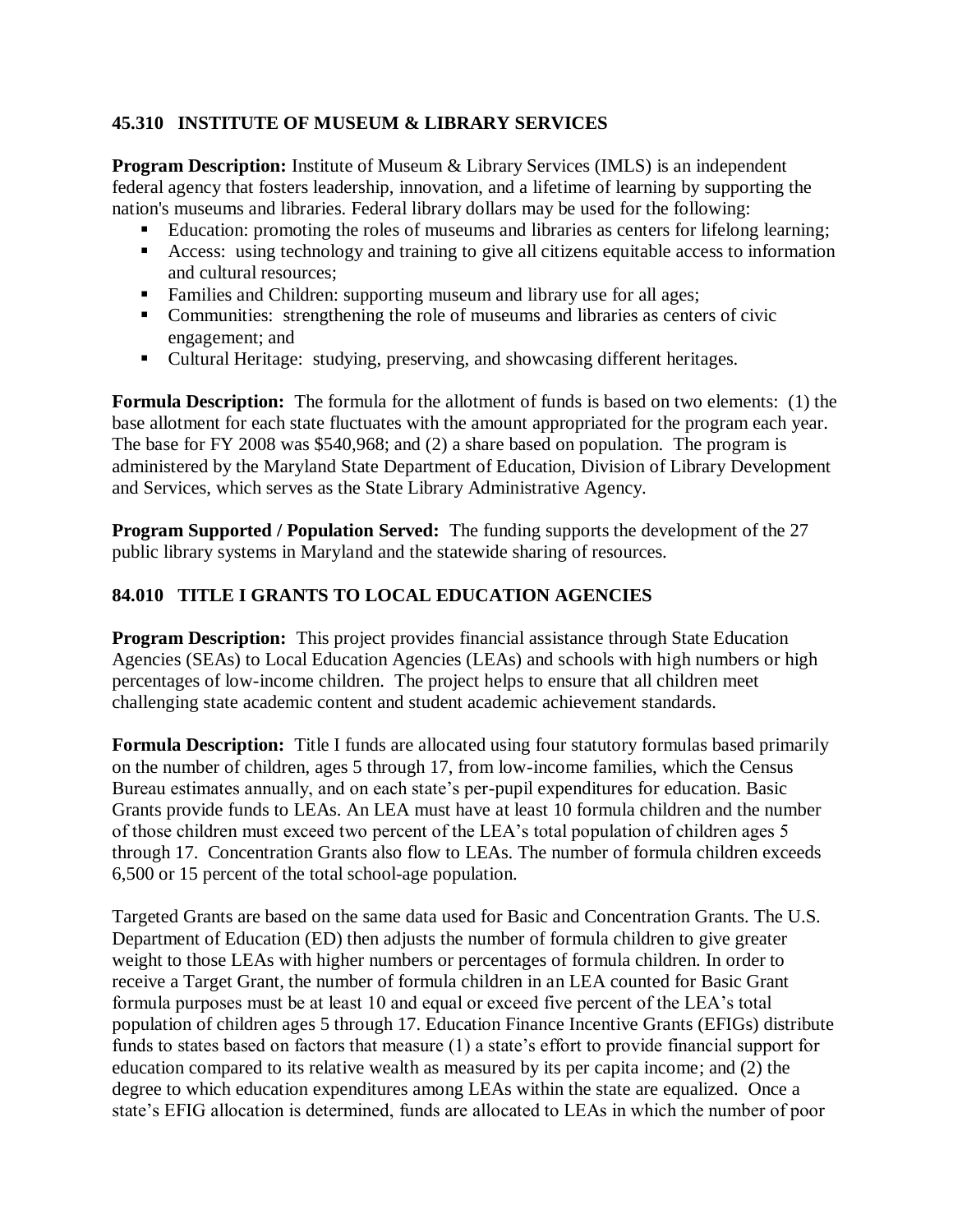children is at least five percent of the LEA's school-age population. LEAs target funds to Title I schools having the highest percentage of children from low-income families.

Unless a participating school operates a school-wide program, the school focuses Title I services on children who are failing, or most at risk of failing, to meet state academic standards. Schools in which low-income children make up at least 40 percent of enrollment are eligible to use Title I funds for school-wide programs serving all children in the school. Title I funds also provide academic enrichment services to low-income children enrolled in private schools.

### **Program Supported / Population Served:** Statewide.

### **84.011 MIGRANT EDUCATION – BASIC STATE GRANT PROGRAM**

**Program Description:** Supports high quality educational programs for migratory children and helps ensure that migratory children moving among states are not penalized by disparities among states in curriculum, graduation requirements, or state academic content and student academic achievement standards. Funds ensure that migratory children are provided with appropriate educational services (including support services) addressing their special needs.

**Formula Description:** Allocations are based on the State's per pupil expenditure for education and counts of eligible migratory children, ages three through 21, residing within the state.

### **Program Supported / Population Served:** 2016 - 2017 school-year data:

Supported sub-grants to Queen Anne's, Somerset, and Dorchester counties. 208 migrant children were identified as eligible to receive migrant services; 118 students were served during the funding period; 101 students were served via summer programs residing in four counties, (Kent, Queen Anne's, Wicomico, Dorchester, and Somerset). Queen Anne's also offered a tutorial program during the regular school year. In addition, 75 students (ages three-21) were identified as priority for service, and 36 were served as priority for service.

#### **84.013 TITLE I PROGRAM FOR NEGLECTED & DELINQUENT CHILDREN**

**Program Description:** Title I, Part D allows the US Department of Education to make formula grants to States to: 1) improve educational services for children and youth in local and State institutions for neglected and delinquent children and youth so that such children and youth have the opportunity to meet the same challenging State academic content standards and challenging State academic achievement standards that all children in the State are expected to achieve; 2) provide such children and youth with the services needed to make a successful transition from institutionalization to further schooling or employment; and 3) prevent at-risk youth from dropping out of school and to provide dropouts, and children and youth returning from correctional facilities or institutions for neglected or delinquent children and youth, with a support system to ensure their continued education.

**Formula Description:** Funds are allocated by formula to MSDE which makes sub-grants to state agencies and local education agencies that use the funds to supplement educational services to ensure educational continuity for children and youth. Funds are distributed in two parts: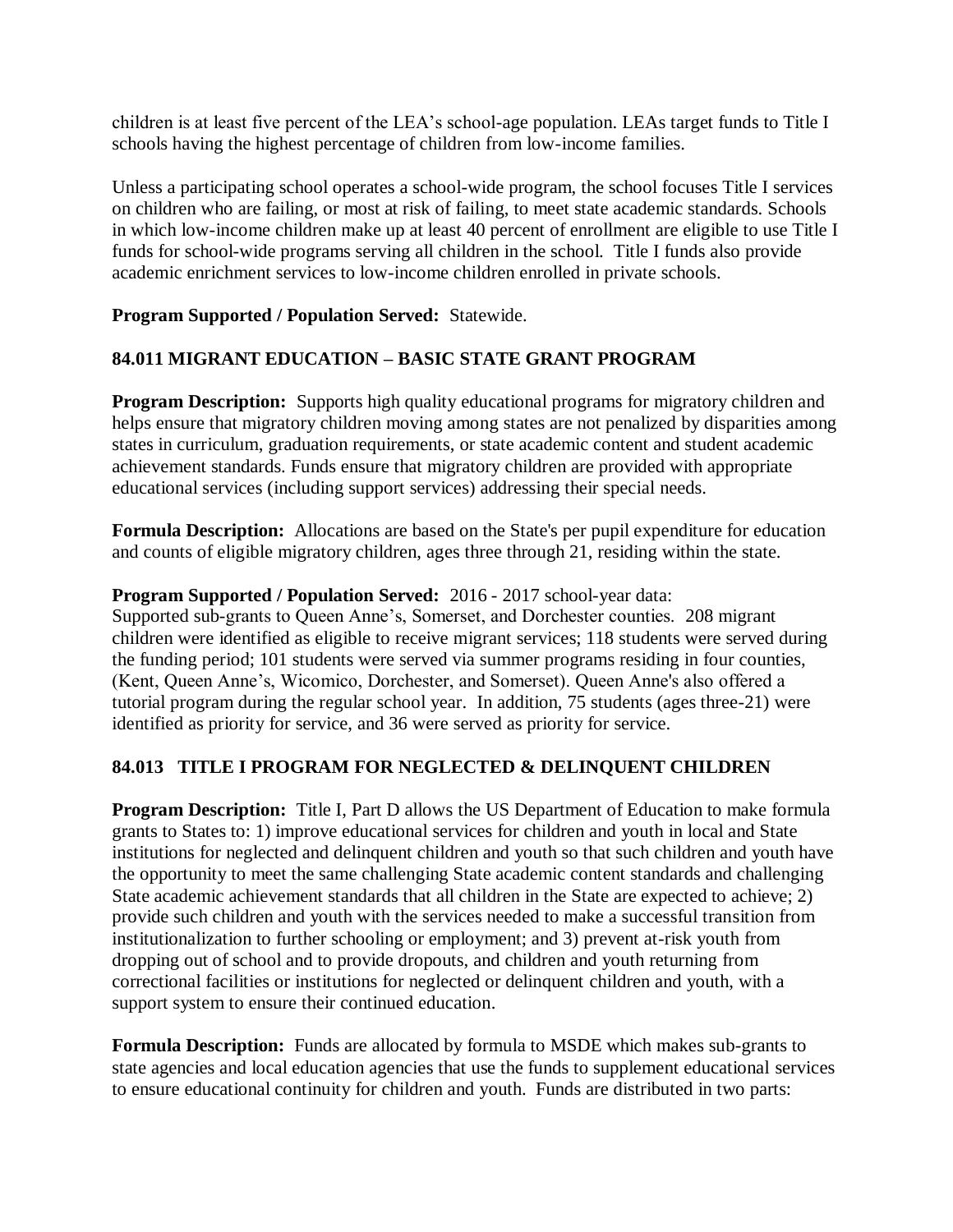Subpart I, State Agencies and Subpart 2, Local Education Agencies (LEAs). Currently, funding is provided to two state agencies and four LEAs.

**Program Supported / Population Served:** The most recent data available from the program year **2016-2017** indicates **3,887** students were served in State agency Title I, Part D, Subpart 1 programs and facilities. There are 27 facilities **including adult corrections, juvenile detention, and juvenile corrections**. There were **703** students served in LEA Title I, Part D, Subpart 2 programs and facilities. There were 12 facility **including at-risk, neglected, juvenile detention and juvenile corrections**.

#### **84.027 SPECIAL EDUCATION**

**Program Description:** Assists in meeting costs of special education and related services provided to children with disabilities.

**Formula Description:** Funds are allocated to Pass-through, Discretionary, and Administration. The allocations of the Pass-through funds to the Local Education Agencies (LEA) are based on a formula that takes into account general population and poverty data. For any year in which the amount allocated to the state is equal to, or greater than the prior year level, the allocations to the LEAs are based on state funding under 34 C.F.R. §300.705(b) (1-2) received for FY 99; 85 percent of remaining funds on the basis of the relative numbers of children enrolled in public and private elementary schools and secondary schools within the LEA; and 15 percent of those remaining funds to the LEA in accordance with their relative numbers of children living in poverty, as determined by the State Educational Agency (SEA). States may retain remaining funds for state-level activities, including costs of administration, support, and direct service to children with disabilities.

**Program Supported/Population Served:** Reported October 1, 2016 Special Education Census Data: Supported 106,847 students in regular classrooms, separate classrooms, nonpublic schools, homes, and hospitals.

### **84.048 CAREER AND TECHNICAL EDUCATION**

**Program Description:** This grant provides states with support for state leadership activities, administration of the state plan for career and technical education, and sub-grants to eligible recipients to improve career and technical education programs. To be eligible for a sub-grant, Maryland applicants must be a local education agency or a community college offering state approved career and technical education programs that:

- Meet state and local adjusted levels of performance established for recipients;
- Build upon the state's efforts to develop challenging academic and technical standards and assist students in meeting such standards, including preparation for high skill, high wage, or high demand occupations in current or emerging professions;
- Promote the development of services and activities that integrate rigorous and challenging academic and career and technical instruction, and that link secondary education and postsecondary education for participating career and technical education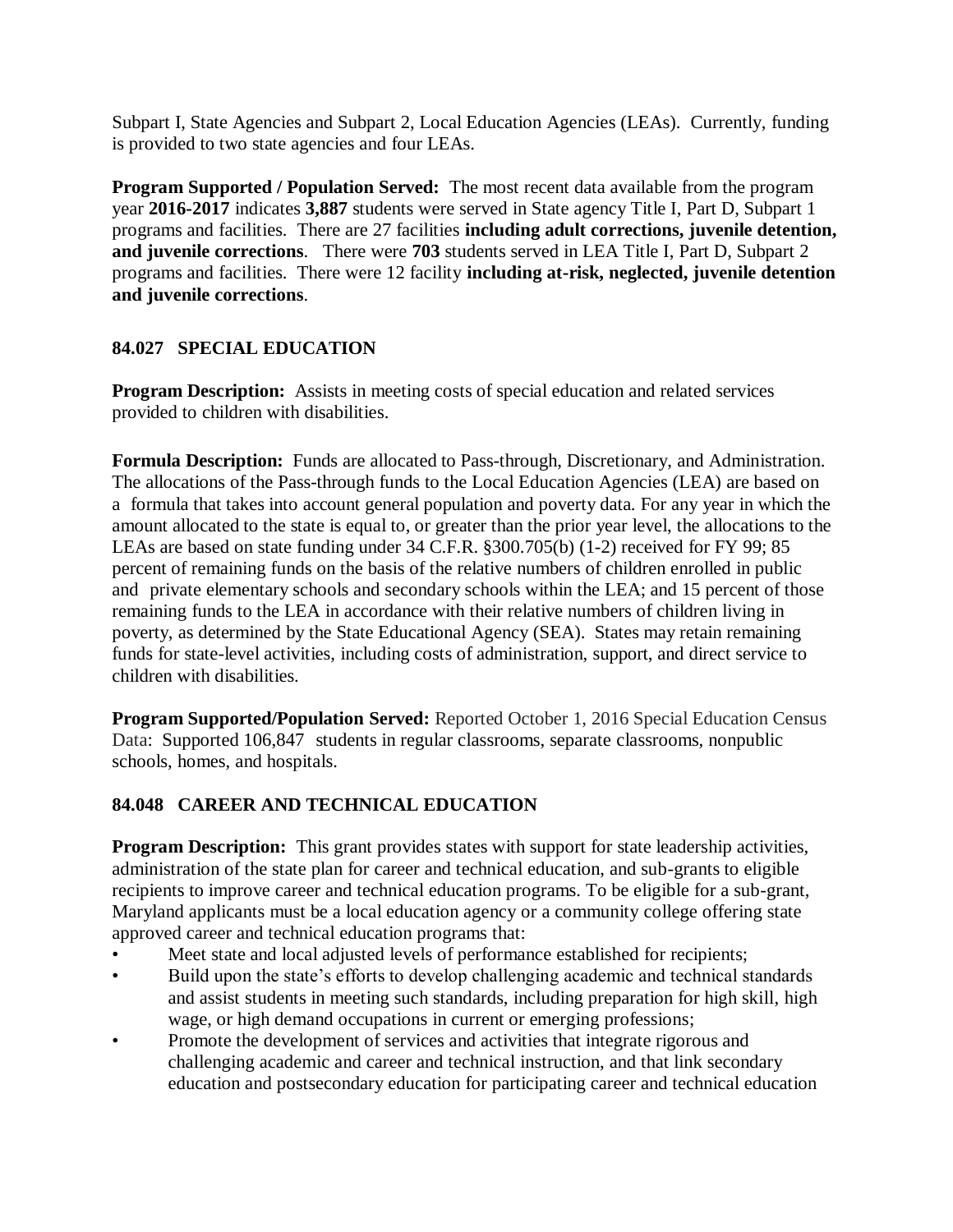students. This is achieved by integrating core academic subjects into career and technical education programs;

- Consist of a sequence of courses with coherent and rigorous content aligned with challenging academic standards and relevant technical knowledge and skills needed to prepare for further education and careers in current or emerging professions;
- Offer students technical skill proficiency, an industry-recognized credential, a certificate, or an associate degree and include competency-based applied learning that contributes to the academic knowledge, higher-order reasoning and problem-solving skills, work attitudes, general employability skills, technical skills, and occupation-specific skills, and knowledge of all aspects of an industry, including entrepreneurship;
- Develop, improve, or expand the use of technology in career and technical education programs;
- Develop, implement, and improve career and technical education;
- Provide comprehensive professional development to career and technical education, academic, guidance, and administrative personnel;
- Support partnerships among secondary schools, postsecondary institutions, baccalaureate degree granting institutions, local workforce investment boards, business and industry, and intermediaries;
- Implement using Perkins Act funds and ensure evaluation and continuous improvement, including an assessment of how the needs of special populations are being met and how preparation for careers in non-traditional fields are promoted;
- Provide individuals with opportunities throughout their lifetimes to develop, in conjunction with other education and training programs, the knowledge and skills needed to keep the United States competitive;
- Reflect such size, scope, and quality to bring about improvement in the quality of career and technical education programs;
- Describe how career guidance and academic counseling will be provided to career and technical education students, including linkages to future education and training opportunities; and
- Describe efforts to improve the recruitment and retention of career and technical education teachers, faculty, and career guidance and academic counselors, and the transition to teaching from business and industry.

#### **Program Supported / Population Served:** 2016 - 2017 school year data:

Supported participation of 103,538 high school students from all 24 local education agencies in ten Career Clusters and 56,600 community college students from 14 of 16 community colleges.

### **84.126 REHABILITATION SERVICES – VOCATIONAL REHABILITATION GRANTS TO STATES**

**Program Description:** Supports a wide range of services assisting individuals with disabilities in preparing for and engaging in gainful employment consistent with their strengths, resources, priorities, concerns, abilities, capabilities, interests, and informed choice. Individuals with physical or mental impairments, resulting in a substantial impediment to employment, who can benefit from Vocational Rehabilitation (VR) services for employment, and who require VR services, are eligible for assistance.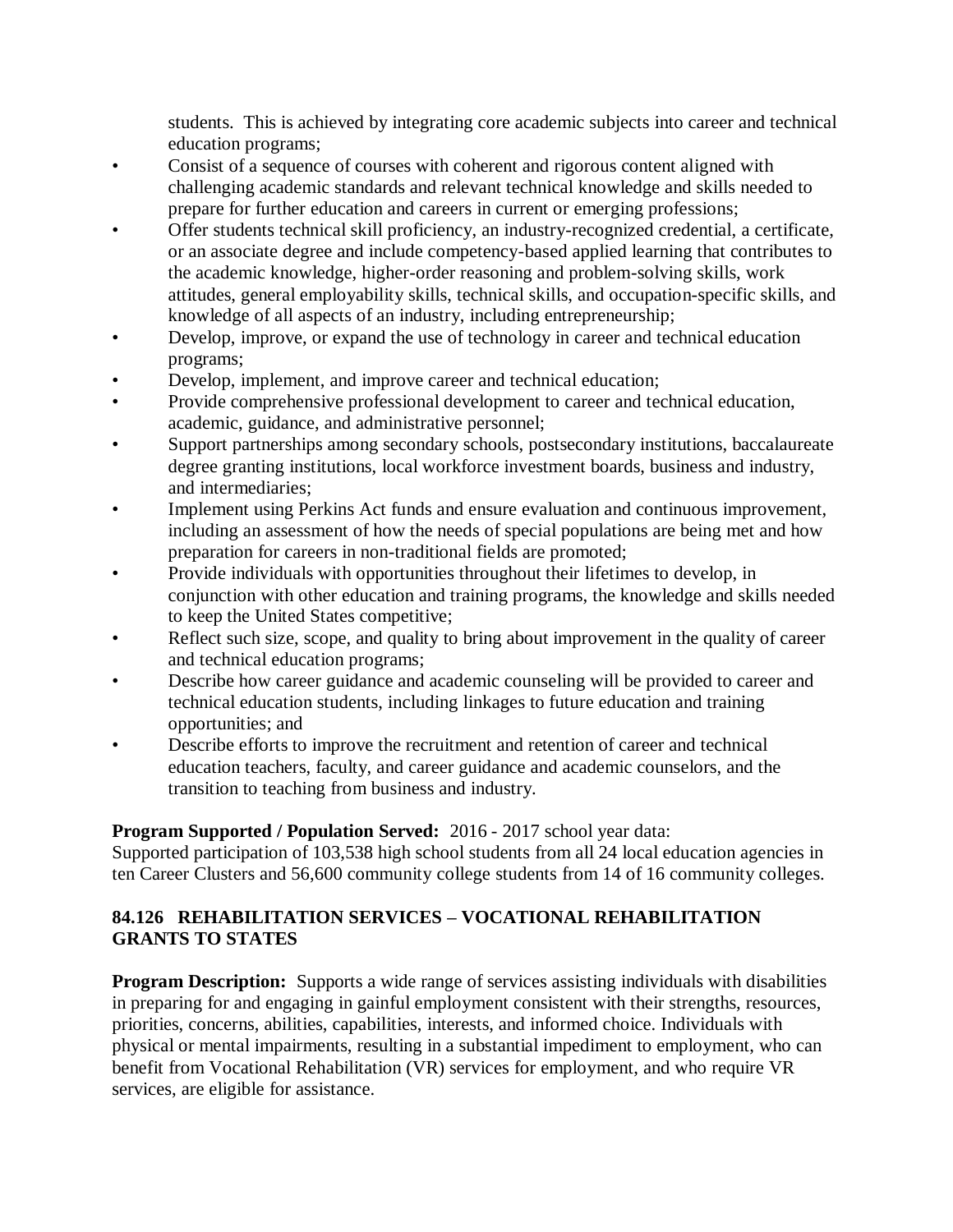**Formula Description:** the per captia income of the state for this year, the per capita income of the state for each of the last two previous years, the per average capita income of the state for the last three years, and the state's population.

### **Program Supported / Population Served:** In FY 16 Supported 21,724 / Served 26,564.

### **84.161 REHABILITATION SERVICES – CLIENT ASSISTANCE PROGRAM**

**Program Description:** Advises and informs clients, client applicants, and other individuals with disabilities of all the available services and benefits under the Rehabilitation Act, and of services and benefits available to them under the Americans with Disabilities Act (ADA). In addition, grantees may assist and advocate for clients and client applicants relating to projects, programs, and services.

**Formula Description:** Formula grant. Notice of annual allotment to states with quarterly grant award notices and funds withdrawn under the Electronic Transfer System.

### **Program Supported / Population Served:** Statewide Program

### **84.169 INDEPENDENT LIVING**

**Program Description:** Offers formula grants to states to: (a) provide resources to statewide Independent Living Councils (SILCs); (b) provide Independent Living (IL) services to individuals with significant disabilities; (c) demonstrate ways to expand and improve IL services; (d) support operation of centers for IL; (e) support activities increasing the capabilities of public or nonprofit agencies, organizations and other entities; (f) develop comprehensive approaches or systems for providing IL services; (g) conduct studies and analyses, gathering information regarding approaches and strategies, making recommendations to federal, state, and local policymakers; (h) enhance IL services for individuals with significant disabilities; (i) provide training on the IL philosophy; and (j) provide outreach to populations which are unserved or underserved, including minority groups and urban and rural populations.

**Formula Description:** Federal funds are distributed based on the percentage each state's population to the total population of the United States. The state share for any fiscal year is one state dollar for every nine federal dollars. The state contribution may be cash or in-kind.

**Program Supported / Population Served:** Eligibility is based upon: a) the presence of a significant physical or mental impairment; b) the presence of a significant limitation in ability to function independently in the family or community or to engage in or continue in employment; and c) a reasonable expectation that services assist the individual in improving ability to function independently in the family or community, or to engage in or continue in employment.

### **84.173 SPECIAL EDUCATION – PRESCHOOL GRANTS**

**Program Description:** Provides special education and related services to children with disabilities, ages 3 through 5 years.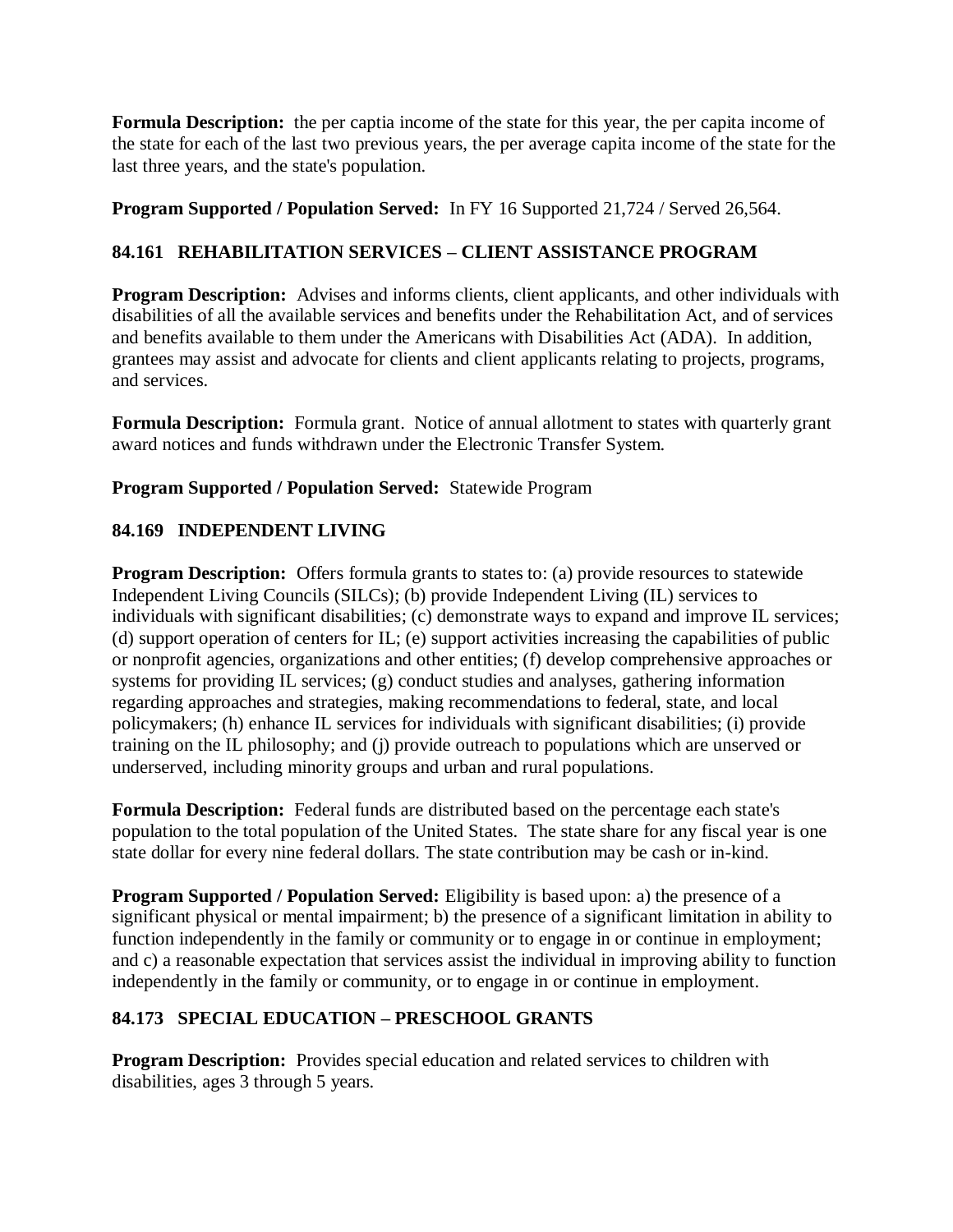**Formula Description:** Funds are allocated to Passthrough, Discretionary, and Administration. The allocations of the Passthrough funds to the Local Education Agencies (LEA) are based on a formula that takes into account general population and poverty data. For any year in which the amount allocated to the state is equal to, or greater than the prior year level, 85 percent of funding above the FY97 level is distributed based on the state's relative percentage of the total number of children ages three through five, in the general population. The remaining 15 percent is distributed based on the relative number of children ages three through five in the state, living in poverty. The majority of the funds are distributed by the state to LEAs and education service agencies. States may retain remaining funds for state-level activities up to an amount equal to 25 percent of the amount they received for FY97 (adjusted annually). The amount that may be used for administration is limited to not more than 20 percent of the amount available to a state for state-level activities.

**Program Supported/Population Served:** Reported October 1, 2016 Special Education Census Data: Supported 13,885 t hree through five-year old children (and, at the state's option, two-year old children reaching age three during the school year) having a developmental delay, intellectual disability, hearing impairment, speech or language impairment, visual impairment, emotional disability, orthopedic impairment, autism, traumatic brain injury, or other health impairment.

### **84.177 REHABILITATION SERVICES – INDEPENDENT LIVING SERVICES FOR OLDER INDIVIDUALS WHO ARE BLIND**

**Program Description:** Funding supports services to individuals age 55 or older with severe visual impairment, making competitive employment difficult to obtain. These are individuals who may feasibly live independently.

**Formula Description:** Formula grant.

**Program Supported / Population Served:** Individuals age 55 or older

### **84.181 SPECIAL EDUCATION – GRANTS FOR INFANTS & FAMILIES WITH DISABILITIES**

**Program Description:** Maintains and implements a statewide system of coordinated, comprehensive, multidisciplinary, interagency programs of early intervention services for infants and toddlers with disabilities. The state is responsible for making services available to eligible children and their families.

**Formula Description:** Allocations are based on the number of children, age birth through two years, in the state's population. No state may receive less than 0.5 percent of the funds available to all states, or \$500,000, whichever is greater.

**Program Supported/Population Served:** Reported October 1, 2016 Special Education Census Data: Supported 9,125 **i**nfants and toddlers with disabilities and their families.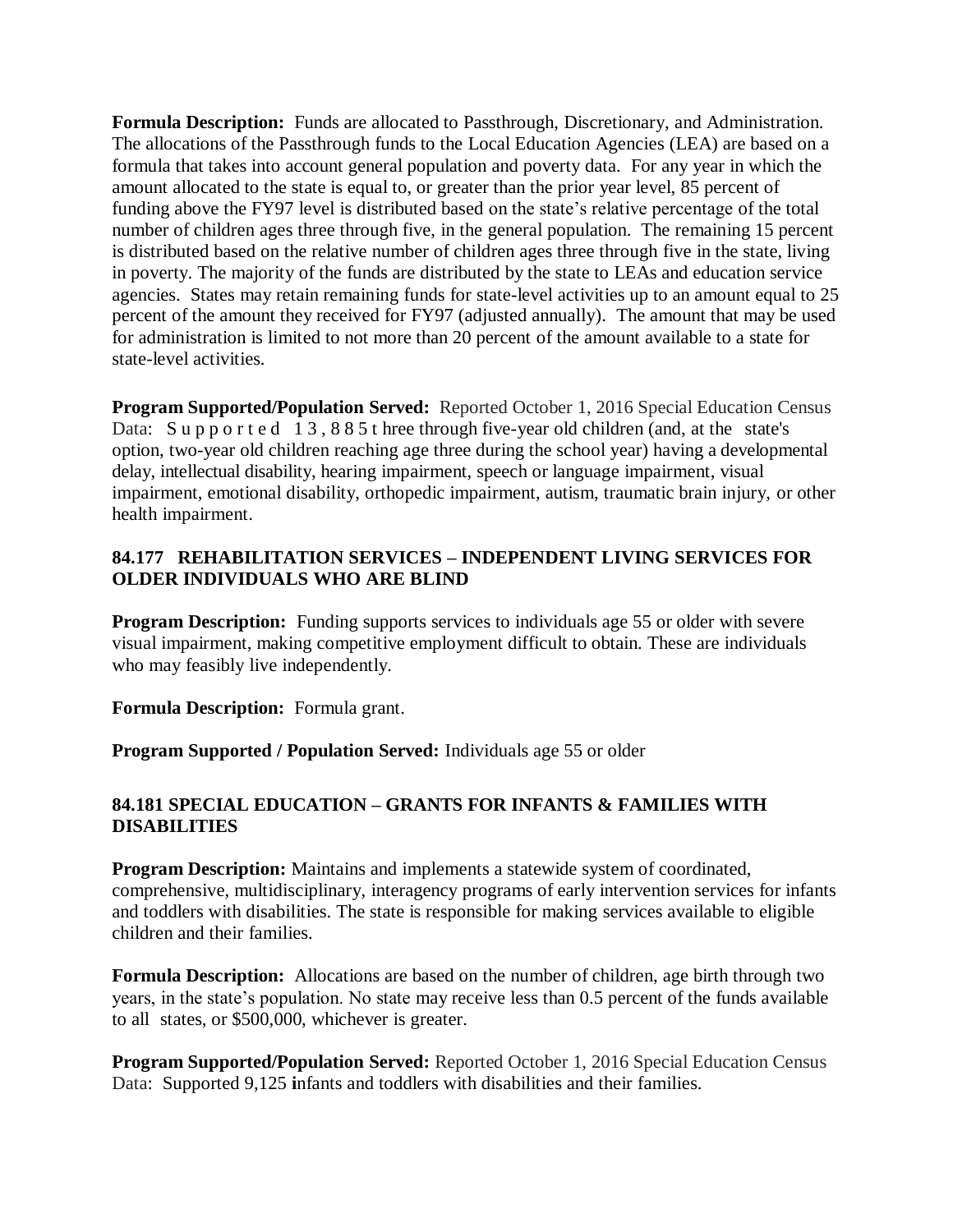### **84.184 MARYLAND SAFE & SUPPORTIVE SCHOOLS**

**Program Description: United States Department of Education Discretionary Grant.**  MSDE, in collaboration with Sheppard Pratt Health System (SPHS) and Johns Hopkins University (JHU), will develop and administer a sustainable measurement system to assess school safety, student engagement, and school environment. The project will use research-based approaches to reduce youth violence, bullying, and substance abuse. This is a four-year competitive grant, for which a fifth year extension was granted. **Discontinued on 9/30/2015.**

**Formula Description:** Funds were allocated through a discretionary grant process to MSDE which made sub-grants to University and non-profit partners to implement MDS3.

**Program Supported / Population Served:** Twelve Local Education Agencies (LEA) volunteered to enroll their High Schools in this randomized controlled trial (RCT) on School Climate. Goals were to decrease bullying, school violence, substance use, truancy and improve staff, parents and, students perceptions of school climate. Strategies were to develop a school climate measurement system (completed and now available free of charge for any and all schools); collect the data and analyze it to identify specific data-supported needs; and provide coaching support to the school's climate teams in selecting and monitoring the fidelity of implementation of evidence based practices that are proven to meet those needs. 60 High Schools were involved; 30 as intervention schools (with coaches) and 30 in a control condition (no Coaches). There were 11 states in all who received these funds with Technical Assistance support from American Institutes for Research. Results, surveys and resources for school climate are available at https://safesupportivelearning.ed.gov.

#### **84.187 SUPPORTED EMPLOYMENT SERVICES FOR INDIVIDUALS WITH SEVERE DISABILITIES**

**Program Description:** This grant develops and implements collaborative programs supporting employment services for individuals with the most significant disabilities. These individuals require services to achieve successful employment outcomes in supported employment settings.

**Formula Description:** Funds are administered by a state plan as a supplement to the Title I state plan for vocational rehabilitation services.

#### **Program Supported/Population Served: This population is served concurrently under 84.126.**

#### **84.196 EDUCATION FOR HOMELESS CHILDREN & YOUTH**

**Program Description:** The Maryland State Department of Education (MSDE) McKinney-Vento Education for Homeless Children and Youth Program ensures:

(1) Each child of a homeless individual and each homeless youth have equal access to the same free, appropriate public education, including a public preschool education, as provided to other children and youth.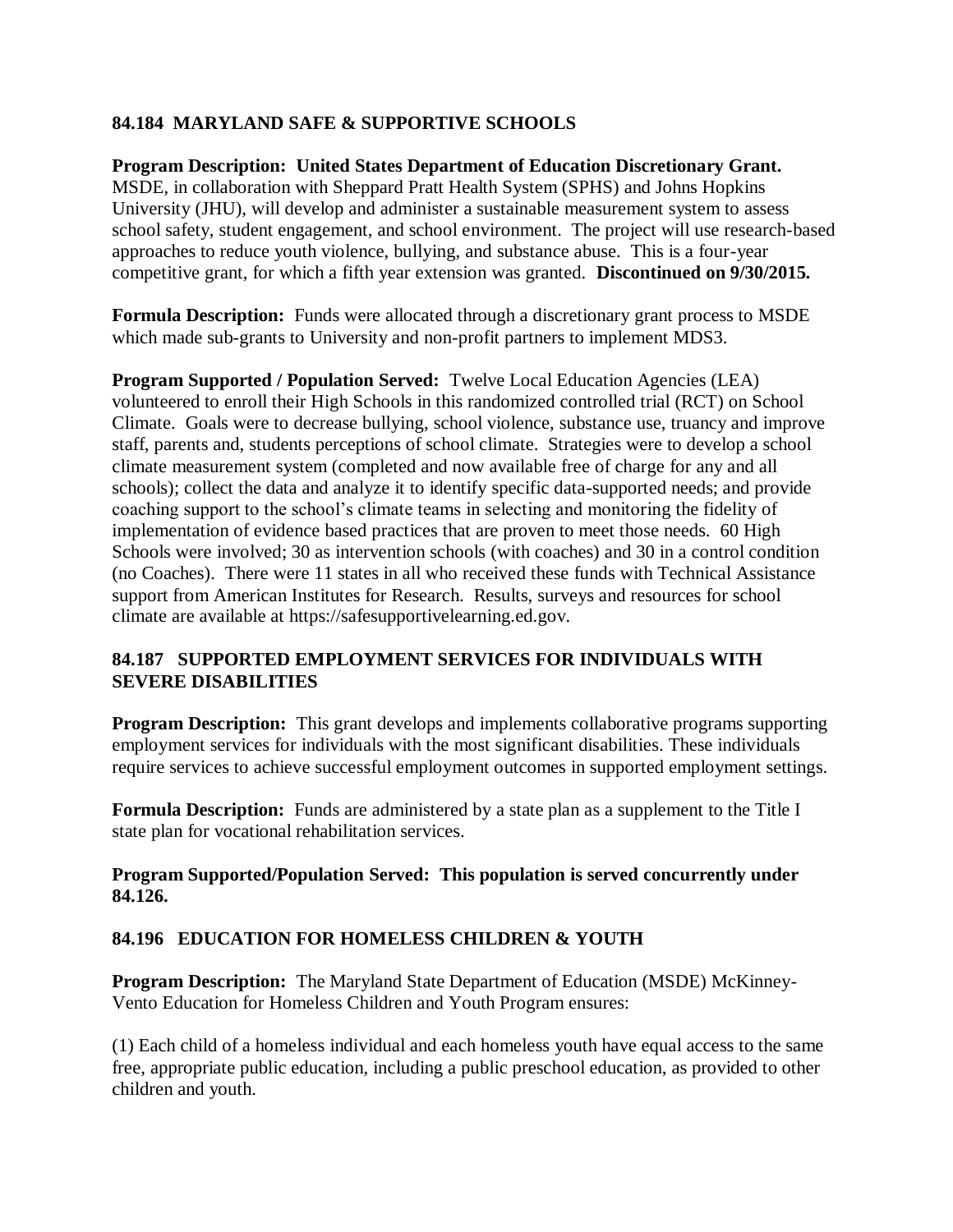(2) Support Local Education Agencies (LEAs) as they address barriers that homeless children and youth may face in enrolling, attending, and succeeding in school.

(3) Homeless children and youth should have access to the educational and other services that they need to enable them to meet the same challenging State academic standards to which all students are held. In addition, homeless students may not be separated from the mainstream school environment.

(4) States and LEAs are required to review and undertake steps to revise laws, regulations, practices, or policies that may act as barriers to the enrollment, attendance, or success of homeless children and youth in school.

**Formula Description:** States make competitive sub-grants to Local Education Agencies, in a three-year cycle. Funding is used in facilitating the enrollment, attendance, and educational success of children and youth experiencing homelessness. MSDE currently provides subgrants to 11 LEAs.

#### **Program Supported/Population Served:**

Children and youth who lack a fixed, regular, and adequate nighttime residence and an unaccompanied youth not under the physical custody of their parents are eligible to receive services according to the McKinney-Vento Homeless Assistance Act. Services provided include, but not limited to addressing educational concerns faced by homeless children, including transportation needs, immunization and residency requirements, lack of birth certificates and school records, and guardianship. An estimated 17,429 children and youth are homeless and served by all 24 LEAs and the Seed School of Maryland.

#### **84.287 21st CENTURY COMMUNITY LEARNING CENTERS**

**Program Description:** The purpose of the 21<sup>st</sup> Century Community Learning Centers (CCLC) is to create community learning centers that provide students with academic enrichment opportunities as well as additional services designed to complement their regular academic program. Community learning centers must also offer families of participating students' literacy instruction and related educational development. Proposed activities must target students and families of students who attend Title I school-wide programs or schools that serve a high percentage (40% or above) of students from low-income families.

Maryland has identified several Absolute Priorities for the 21<sup>st</sup> CCLC programs. The subgrantees provide the following services for students and families: opportunities for academic enrichment, including providing instructional services to help students, particularly students who attend low-performing schools, to meet State and local student academic achievement standards in core academic subjects, such as, reading, mathematics, and science, offer students a broad array of additional services, programs, and activities, such as, youth development and engagement activities, substance abuse and alcohol prevention, service-learning, violence prevention, counseling, art, music, recreation, technology education, and character education programs that are designed to reinforce and complement the regular academic program of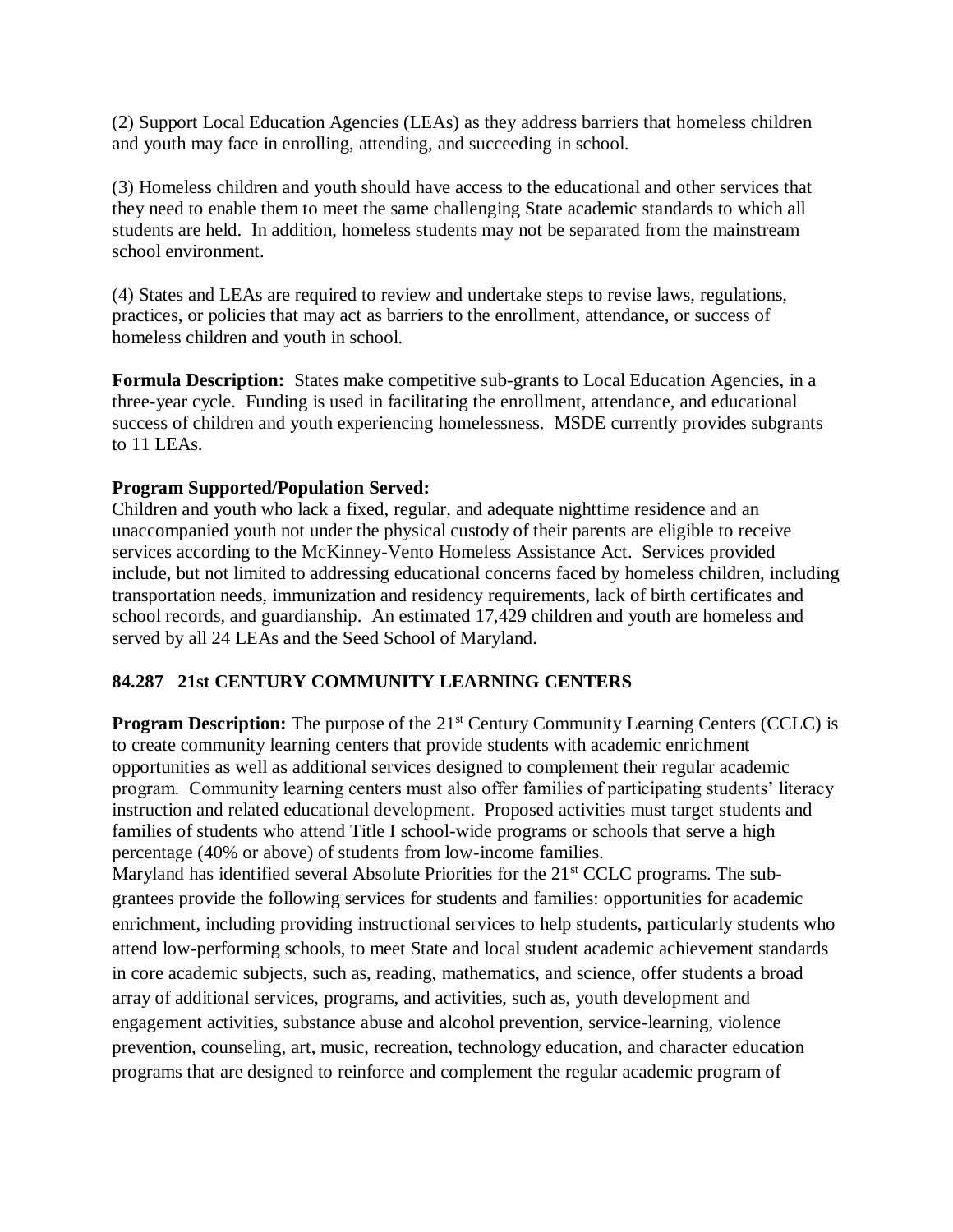participating students, and, offer families of students served by community learning centers opportunities for literacy instruction and related educational development.

**Formula Description:** Competitive Requests for Proposals are issued each year upon availability of funding. Local Education Agencies and non-profit secular and faith-based groups may apply.

**Program Supported/ Population Served:** The Maryland State Department of Education (MSDE) awards sub-grants between \$50,000 and \$400,000**.**

## **84.323 SPECIAL EDUCATION – STATE PERSONNEL DEVELOPMENT**

**Program Description:** This grant supports reforms and improves systems providing education for children with disabilities. It includes support systems for professional development in datainformed decision making; use of evidence-based practices in early and elementary math instruction and interventions; and increasing family engagement in education decision making and instruction. This grant also provides technical assistance to targeted jurisdictions to improve math achievement of children with disabilities.

**Formula Description:** Competitive Grant.

**Program Supported/Population Served:** Children with disabilities and their families.

### **84.326 PROJECTS FOR CHILDREN & YOUNG ADULTS WHO ARE DEAF-BLIND**

**Program Description:** This funding supports state and local agency capacity to improve academic achievement and results for children in Maryland and the District of Columbia who are deaf-blind. Technical Assistance and professional development activities are built on assessed needs and scientifically based research. Project activities are designed to foster systemic change, build partnerships, provide leadership, and increase the capacity of local systems and families to provide educational services and supports that will ultimately result in improved outcomes for children with deaf-blindness.

**Formula Description:** In determining the maximum funding levels for each State the Secretary considered, among other things, the following factors:

- (1) The total number of children from birth through age 21 in the State.
- (2) The number of people in poverty in the State.
- (3) The previous funding levels.
- (4) The maximum and minimum funding amounts.

**Program Supported/Population Served:** Infants, toddlers, children with disabilities, and other individuals with disabilities and their families.

### **84.330 ADVANCED PLACEMENT INCENTIVE PROGRAM**

**Program Description:** Funds from this program are used to remove barriers impeding lowincome students from fully participating in the rigorous course of study delivered in the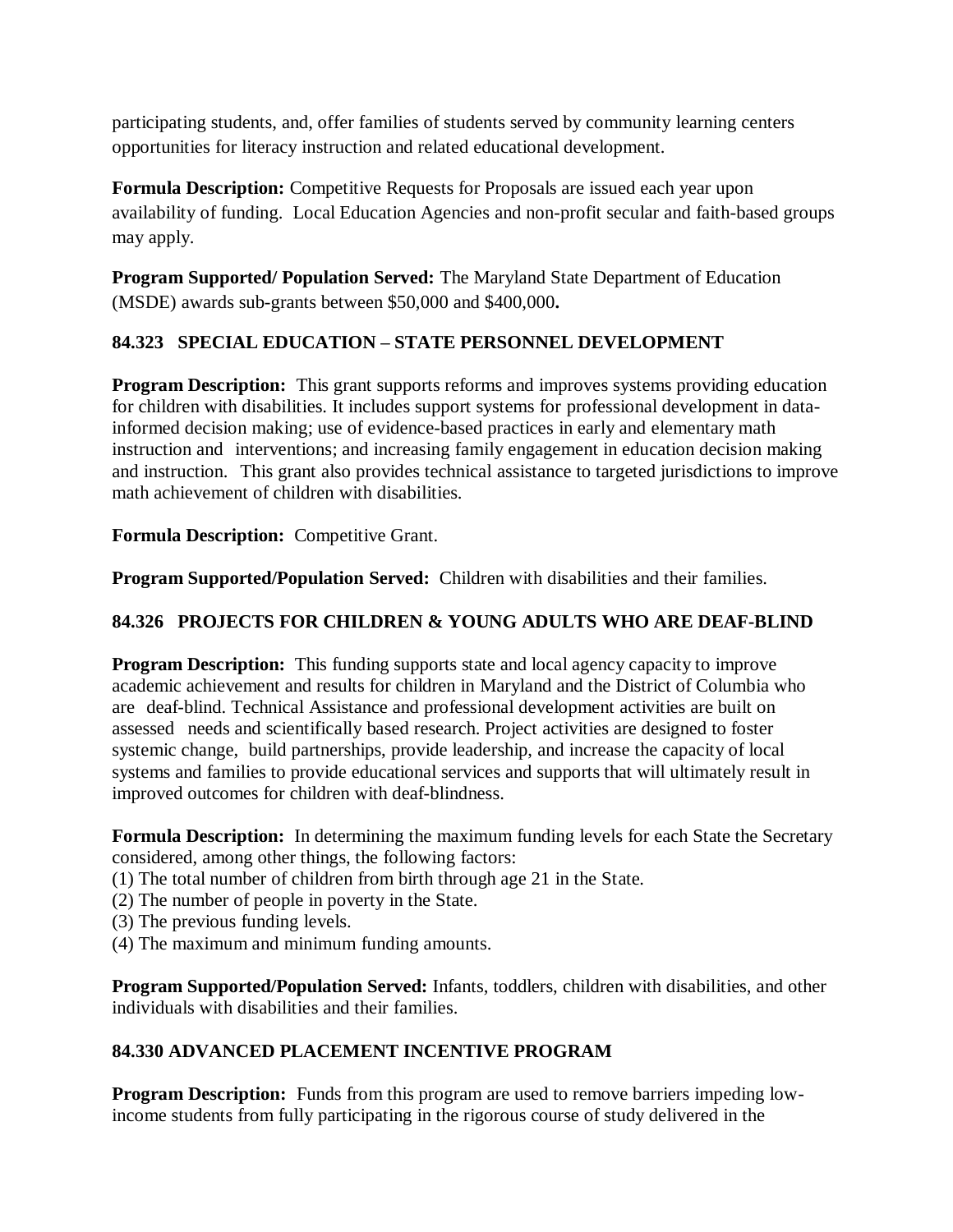Advanced Placement and International Baccalaureate Diploma Programs. Each student matriculating through these programs takes an exit exam, which may placed a financial hardship on students and families and may also be a barrier to student participation.

**Formula Description:** Funds are granted from the U.S. Department of Education are based on the number of eligible low-income students and the cost per Advanced Placement and International Baccalaureate exams. **Federal funding has been Discontinued.**

### **Program Supported/Population Served:** Statewide

#### **84.334 GAINING EARLY AWARENESS AND READINESS FOR UNDERGRADUATE PROGRAMS**

**Program Description:** Gaining Early Awareness and Readiness for Undergraduate Programs (GEAR UP) is a federally funded college access program. GEAR UP was authorized by Title IV of the 1998 Amendments to the Higher Education Act of 1965. The purpose of GEAR UP is to increase the number of low-income and first generation students who are prepared to enroll in and succeed in college. To meet this goal, the legislation enables GEAR UP programs to provide:

- Academic support, mentoring, outreach and supportive services to secondary GEAR UP cohort students to reduce the rise of students dropping out of school or the need for remedial education at the postsecondary level.
- Information to students and their families about the advantages of postsecondary education and information about college financing options.

The Maryland State Department of Education (MSDE) was awarded funding from the U.S. Department of Education in 2014 to administer and implement GEAR UP MD through 2020. MSDE has a partnership with the Maryland Higher Education Commission and the Maryland Business Roundtable for the GEAR UP grant.

**Formula Description: Competitive Federal Grant Funds:** The U.S. Department of Education provides competitive six or seven year GEAR UP grants to states and partnerships to provide college access services at high-poverty middle and high schools. GEAR UP funds are also used to provide college scholarships to low-income students.

**Program Supported/Population Served:** The program benefits LEAs low-income students. Maryland GEAR UP follows a cohort model, in three qualifying low income districts of Baltimore City, Dorchester County and Wicomico County. The cohort model means that services are provided to all students in the participating grade level, rather than a selected group of students. Currently the GEAR UP cohort is in the  $10<sup>th</sup>$  grade. This grant provides college access and success services to cohort students in participating districts beginning in the seventh grade and will continue through high school.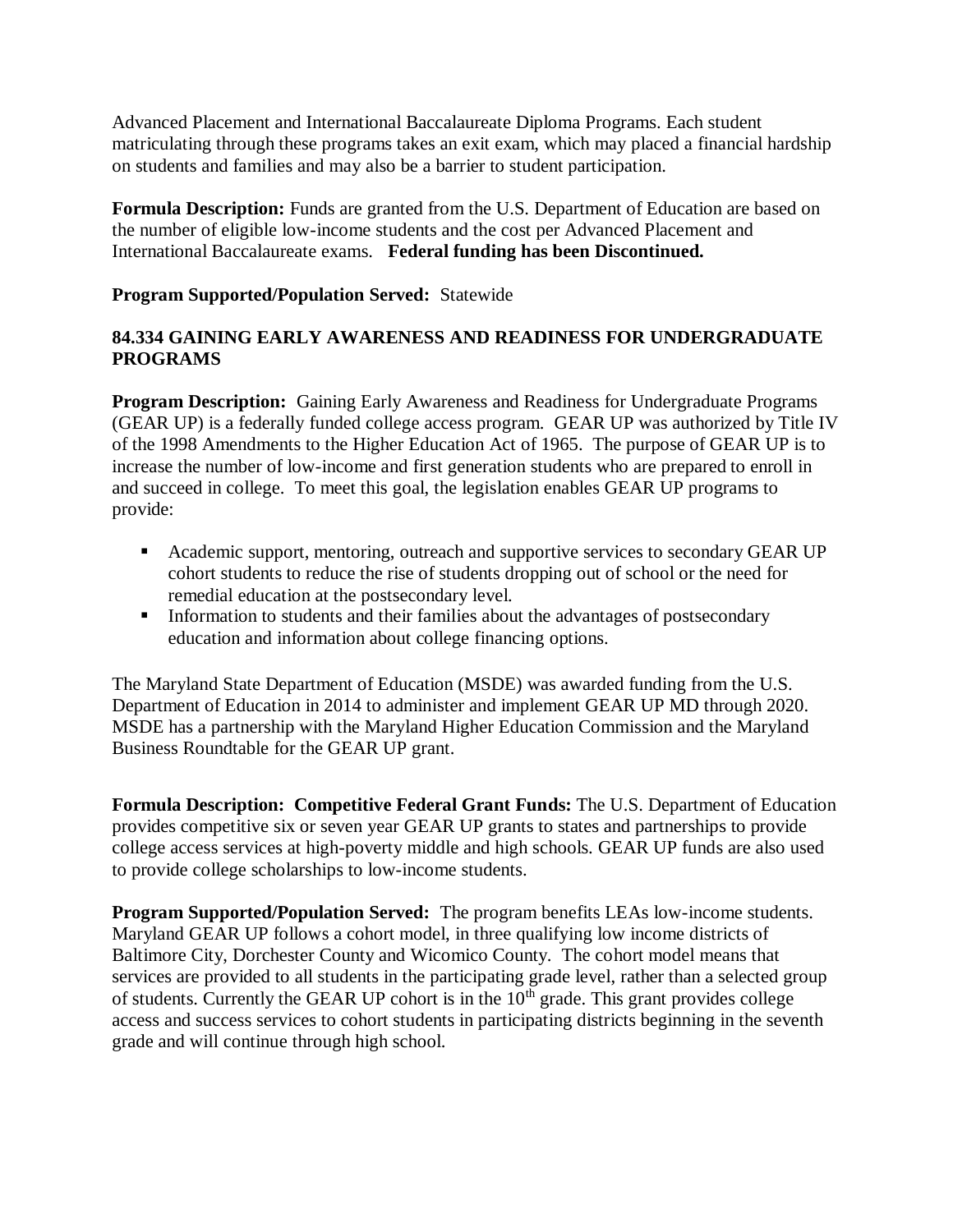### **84.358 RURAL EDUCATION ACHIEVEMENT PROGRAM**

**Program Description:** Title VI, Part B of the Elementary and Secondary Education Act (ESEA) authorizes The Rural Education Achievement Program (REAP), and its component formula grant, the Rural and Low Income School (RLIS) Grant. The RLIS grant targets rural Local Education Agencies (LEAs) that serve a large number of low-income students. Under RLIS, the Department makes allocations to State Education Agencies (SEAs), which in turn makes sub-grants to eligible LEAs.

**Formula Description:** The formula for the Rural and Low Income School Grant is based on the total average daily attendance (ADA) of fewer than 600 students.

**Program Supported/Population Served:** The grant serves one eligible LEA: Dorchester County (2017-2018).

### **84.365 ENGLISH LANGUAGE ACQUISITION**

**Program Description:** This grant improves the education of English learners (ELs) by helping them learn English and meet challenging state academic content and student academic achievement standards. It also provides enhanced instructional opportunities for immigrant children and youth.

**Formula Description:** Awards are made to SEAs, which, in turn, make subgrants to local education agencies (LEAs). The state awards formula grants to LEAs based on annual EL enrollment data and annual Title III English Language Acquisition and Language Enhancement grant applications.

**Program Supported / Population Served:** This program benefits ELs Statewide.

#### **84.366 MATH & SCIENCE PARTNERSHIP**

**Program Description:** This program improves student performance in mathematics and science by encouraging states, Institutions Of Higher Education (IHEs), Local Education Agencies (LEAs), and elementary and secondary schools to participate in a program that: (a) improves and upgrades the status and stature of mathematics and science teaching by encouraging IHEs to improve mathematics and science teacher education; (b) focuses on the education of mathematics and science teachers as a career-long process; (c) brings mathematics and science teachers together with scientists, mathematicians, and engineers to improve their teaching skills; and (d) develops more rigorous mathematics and science curricula that are aligned with state and local academic achievement standards required for postsecondary study in engineering, mathematics, and science.

**Formula Description:** Formula allocation to states based on each state's share of children age five to 17 from families with incomes below the poverty line, with each state receiving a minimum of .5 percent. The state makes competitive sub-awards to eligible partnerships.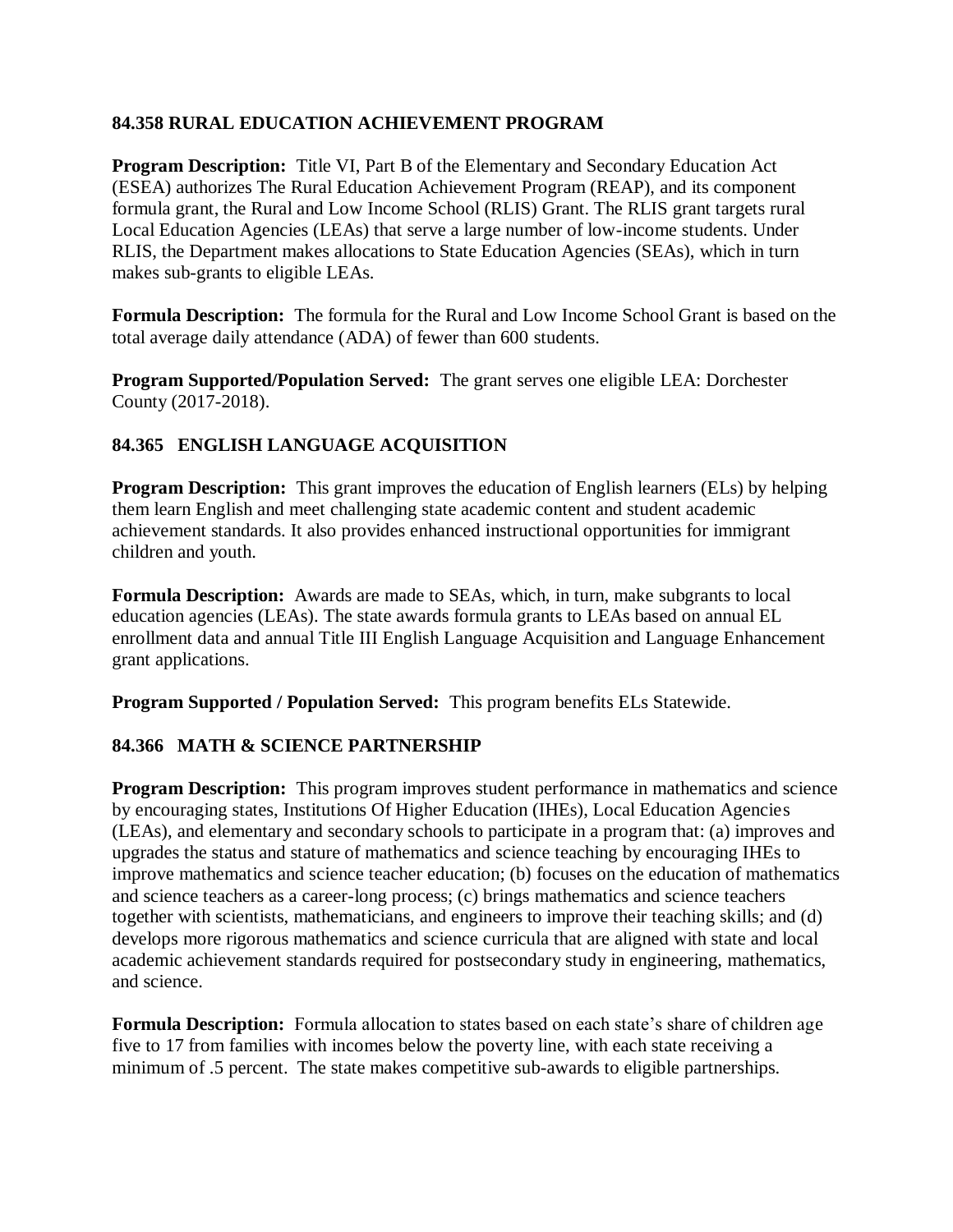**Program Supported / Population Served:** The program benefits IHE staff, school administrators, teachers, students, parents, and the community.

## **84.367 Improving Teacher Quality Grants**

**Program Description:** The Title II, Part A program is designed, among other things, to provide students from low-income families and minority students with greater access to effective educators. It is critical that State educational agencies (SEAs) and local educational agencies (LEAs) consider how to best use Title II, Part A funds, among other funding sources, to ensure equity of educational opportunity. New provisions in Title II, Part A of the Elementary and Secondary Education Act of 1965 (ESEA), as amended by the Every Student Succeeds Act (ESSA), offer new opportunities SEAs and LEAs to more effectively attract, select, place, support, and retain excellent educators; revisit traditional uses of these funds; and consider new and additional uses of Title II, Part A funds that are innovative and evidence-based. 95% of Title IIA funds are distributed to LEAs and benefit educators in both public and non-public schools.

**Formula Description:** For FY 2017, the amount of Title II, Part A funds that the US Education Department allocates to each State after calculating the adjusted base hold-harmless amount for the State (excess funds) is determined by the following percentages, which are the same percentages in the ESEA, as amended by NCLB:

- 35 percent according to each State's population of children ages 5 through 17 relative to the number of these children in all States; and
- 65 percent according to each State's relative numbers of individuals ages 5 through 17 from families with incomes below the poverty line relative to the number of these children in all States. The most current data from the U.S. Census Bureau is used to make this calculation.

*Starting in FY 2018, new percentages apply*: Beginning in FY 2018, new percentages are phased in. The share of excess funds allocated on the basis of a State's relative number of children ages 5 through 17 decreases, as follows:

| <b>Fiscal Year</b>           | Percentage based on<br>population ages 5 through<br>17 | Percentage based on<br>population ages 5 through 17<br>in poverty |
|------------------------------|--------------------------------------------------------|-------------------------------------------------------------------|
| FY 2017                      | 35                                                     | 65                                                                |
| FY 2018                      | 30                                                     | 70                                                                |
| FY 2019                      | 25                                                     | 75                                                                |
| FY 2020 and subsequent years | 20                                                     | 80                                                                |

Each SEA must receive at least one-half of one percent of the excess amount. (ESEA section  $2101(b)(2)(B)$ .)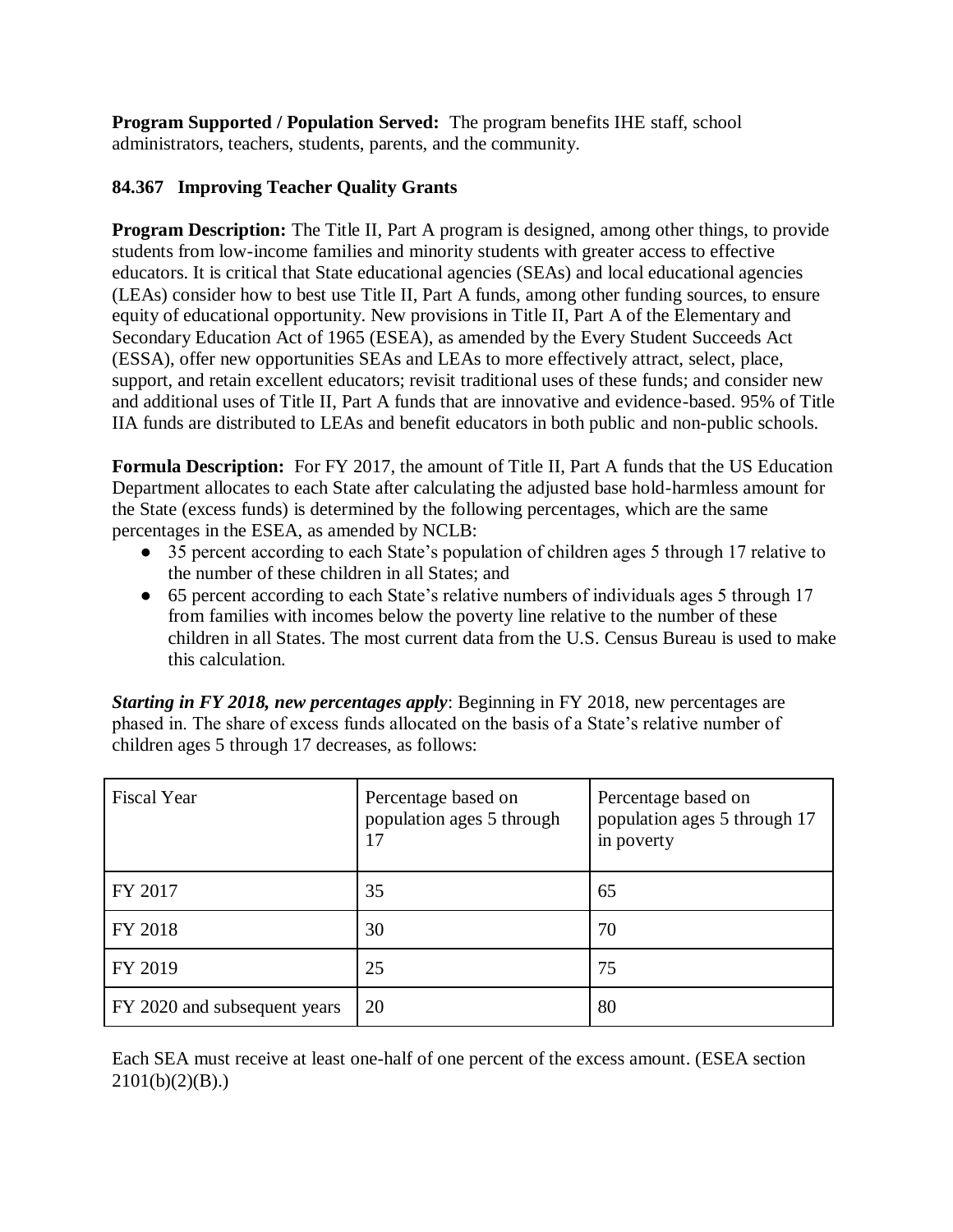**Program Supported / Population Served:** The program benefits teachers, principals, other school leaders, and ultimately, students, in public and non-public schools across the State.

### **84.368 Enhanced Assessment for the Consortium (EAC) Project**

**Program Description:** The purpose is to enhance the quality of assessment instruments and systems used by States for measuring the achievement of all students. Funded projects must meet one or more of the following priorities: (1) improve the quality, validity, and reliability of State academic assessments; (2) measure student academic achievement through the use of multiple measures from multiple sources; (3) chart student progress over time; and (4) evaluate student academic achievement through the development comprehensive assessment instruments, such as performance- and technology-based academic assessments. **The grant ends June 2018.**

**Formula Description:** Competitive federal grant.

**Program Supported / Population Served:** Enhanced Assessment Grant is a four year federal grant to Maryland to support a consortium of states including Ohio to further enhance the Kindergarten Readiness Assessment (KRA) developed under the Early Learning Challenge Grant. The important aspect of the grant is the open invitation to all interested states to join the consortium and field test and adopt the KRA. There are approximately five states in the consortium and some other states considering joining.

### **84.368A Innovations in Science Map, Assessment, and Report Technologies (I-SMART)**

**Program Description:** The purpose is to enhance the quality of assessment instruments and systems used by States for measuring the achievement of all students. Funded projects must meet one or more of the following priorities: (1) improve the quality, validity, and reliability of State academic assessments; (2) measure student academic achievement through the use of multiple measures from multiple sources; (3) chart student progress over time; and (4) evaluate student academic achievement through the development comprehensive assessment instruments, such as performance- and technology-based academic assessments

**Formula Description:** Competitive federal grant.

**Program Supported / Population Served:** I-SMART (Innovations in Science, Map, Assessment and Report Technologies) seeks to narrow the gap between the Next Generation Science Standards and existing learning model of science in order to increase science achievement in student with significant cognitive disabilities and students who are not meeting grade-level expectations in science. Goals for this grant include: (1) Developing and evaluating a learning map model for science; (2) Expanding and connecting the current science neighborhood map models; (3) Designing, developing and evaluating a dashboard that describes student performance on science assessments; and (4) Broadly dissemination project materials and findings to a variety of audiences. Maryland is pleased to partner with Kansas University Center for Research, Missouri, New Jersey, New York and Oklahoma as well as CAST and BYC Consulting.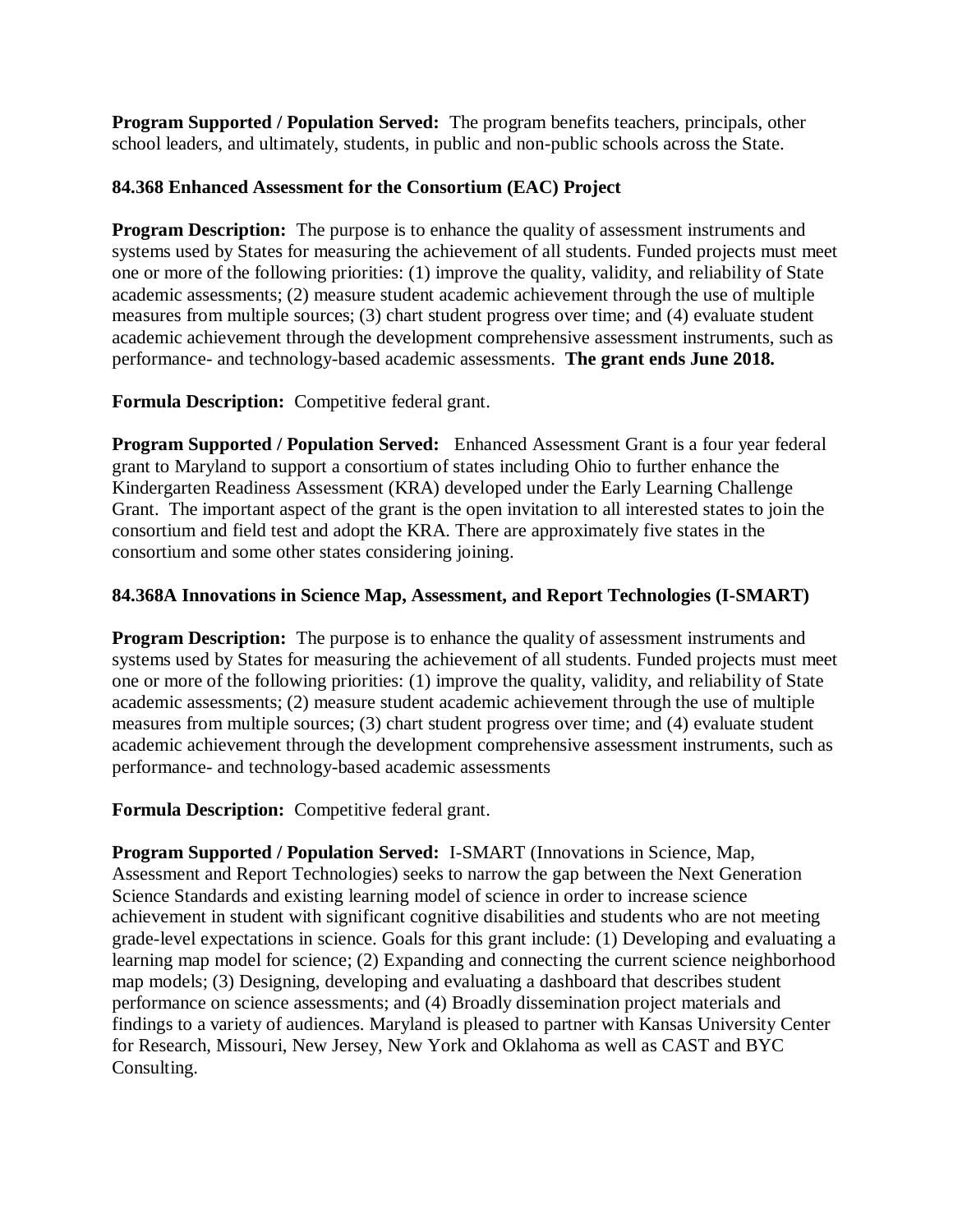### **84.369 STATE ASSESSMENTS & RELATED ACTIVITIES**

**Program Description:** This grant supports development of state assessments, reporting results as required by Section 1111(b) of the Elementary and Secondary Education Act. Supports the administration of assessments or other activities to ensure that state's schools and Local Educational Agencies (LEAs) are in compliance with the Elementary and Secondary Education Act.

**Formula Description:** Formula grants to states assist in developing the assessments required under the Elementary and Secondary Education Act and competitive grants to states support collaborative efforts with Institutions of Higher Education (IHEs) or research institutions to improve the quality of assessments (Enhanced Assessment Instruments Grants). Each state receives \$3 million and the remaining amount is allocated based on each state's share of the five to 17 year old population.

**Program Supported / Population Served:** Maryland State Department of Education uses the funds to enhance state assessment efforts.

### **84.372 STATEWIDE LONGITUDINAL DATA SYSTEM (SLDS)**

**Program Description:** This is a discretionary U.S. Department of Education (USDE) grant. The grant program is for states to design, develop, implement and expand longitudinal data systems to efficiently and accurately manage, analyze and use data. This effort involves collaboration with multiple state agencies including Maryland Longitudinal Data System (MLDS) Center , Maryland Higher Education Commission (MHEC), and Maryland Department of Labor, Licensing and Regulation (DLLR).The current four year grant awarded in 2015, is focused on providing and facilitating access to SLDS data, building capacity for utilizing SLDS data, and implementing strategies to support continuous improvement.

#### **Formula Description: Competitive Federal Grant Funds.**

**Program Supported / Population Served:** Maryland State Department of Education uses the funds to enhance state longitudinal data systems and data use.

#### **84.377 SCHOOL IMPROVEMENT GRANTS**

**Program Description:** Grant funding targets Title I schools in improvement. These Title I schools are among the lowest 5% of all Title schools in the State and Title I high schools with graduation rates less than 67%.

**Formula Description:** Funds are competitive and are awarded to the LEAs demonstrating the greatest need for the funds and the strongest commitment to use the funds to provide adequate resources in order to raise, substantially, the achievement of students in the lowest performing Title I Schools.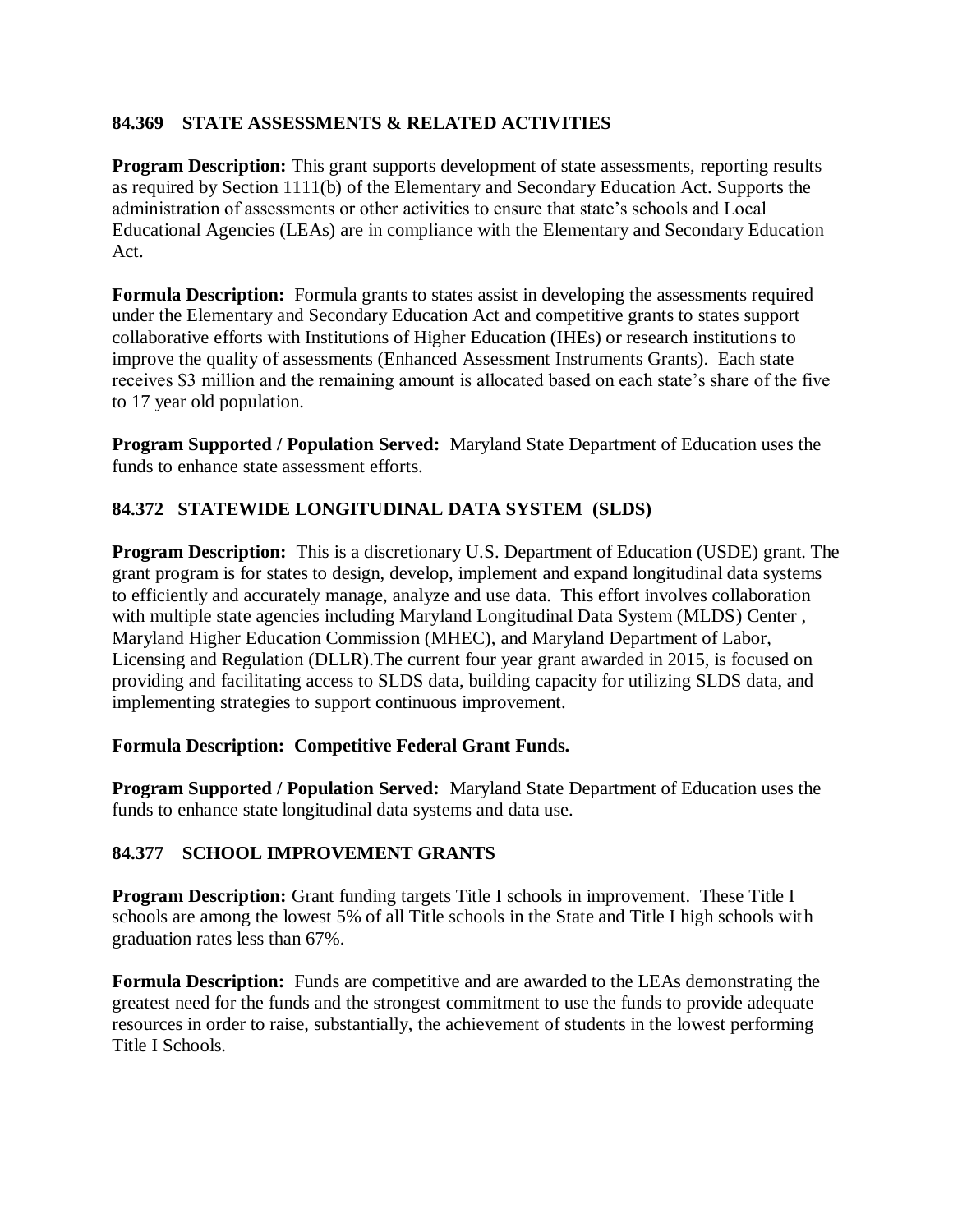**Program Supported / Population Served:** This program provides additional state funded support for Title I Schools in Improvement, Section 1003(g) of the Elementary and Secondary Education Act applies.

### **84.419 Preschool Development Grants**

**Program Description:** To support efforts to build, develop, and expand voluntary, high-quality preschool programs. Grant recipients of either development or expansion preschool development grants under the program as it existed prior to the passage of ESSA may continue to receive funds in accordance with the terms of their existing awards. As a result, funds for that group of existing grantees will be used for improving preschool education. Awards may be limited to activities that develop or enhance State infrastructure and deliver high-quality preschool programs, including quality improvement activities for 4-year-olds from families at or below 200 percent of the Federal poverty line. Expansion Grant States must subgrant 95% of the grant funds to local educational agencies and other early learning providers (including but not limited to Head Start programs and licensed child care providers) for implementation of high-quality preschool programs.

**Formula Description:** Competitive federal grant.

**Program Supported / Population Served:** The purpose of this grant is to increase the number of high-quality full-day PreK slots available to children from low income families in both public and community based settings. The grant also supports the extension of current half day slots to full day.

### **84.421 Maryland Work-Based Learning Collaborative**

**Program Description** This is a research grant that is to identify best practices in the delivery of Work Based Learning Experiences for transitioning students with disabilities. The students' individual work experiences are funded through the VR's set aside funds for Pre Employment Transitioning Students.

**Formula Description:** Competitive grant award active until June 30, 2021

**Program Supported / Population Served:** In school students with disabilities whose LEAs were awarded sub-grants.

### **93.243 SUBSTANCE ABUSE AND MENTAL HEALTH SERVICES PROJECTS OF REGIONAL AND NATIONAL SIGNIFICANCE**

**Program Description**: The Now Is The Time Project Advancing Wellness and Resilience Education (AWARE) grant program expands the capacity of state education agencies (SEAs) and local education agencies (LEAs) to:

- Increase awareness of mental health issues among school-age youth
- Train school personnel and other adults who interact with school-age youth so they can detect and respond to mental health issues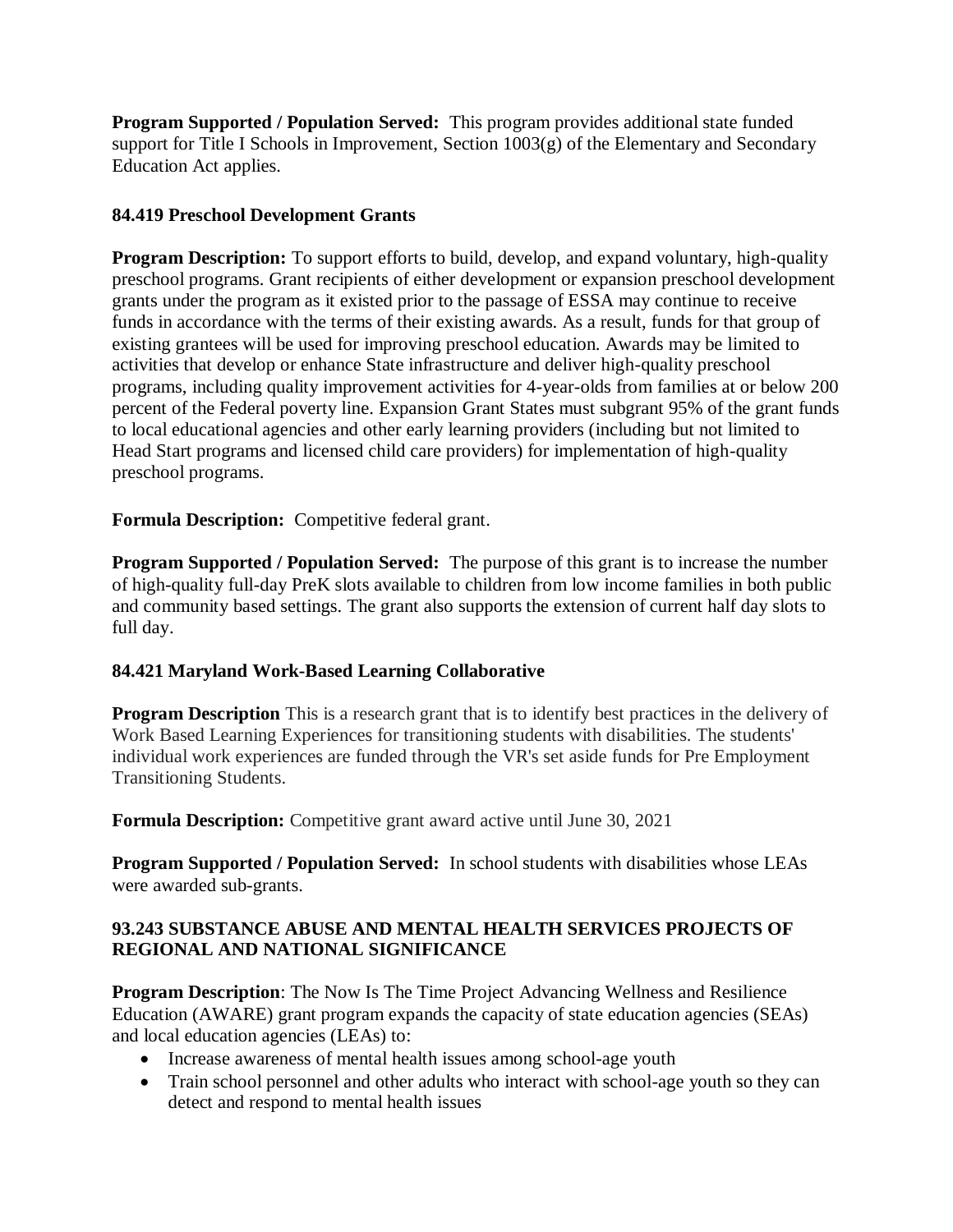• Connect children, youth, and families who may experience behavioral health issues with appropriate services

**Formula Description:** These funds are awarded competitively to state education agencies

**Program Supported / Population Served:** These project grants (discretionary) may be utilized by public organizations, such as units of State and local governments, domestic private nonprofit organizations such as community-based organizations, universities, colleges, and hospitals for expenses clearly related and necessary to carry out approved activities that will provide immediately useful, practical knowledge required by service providers as they deal with issues in the rapidly changing healthcare environment.

### **93.575 CHILD CARE & DEVELOPMENT BLOCK FUND**

**Program Description:** This grant provides childcare assistance for low-income working families to: (1) allow states maximum flexibility in developing childcare programs and policies that best suit the needs of children and parents; (2) promote parental choice to empower working parents to make their own decisions on the childcare that best suits their family's needs; (3) encourage states to provide consumer education information to help parents make informed choices about childcare; (4) assist states to provide childcare to parents trying to achieve independence from public assistance; and (5) assist states in implementing the health, safety, licensing, and registration standards established in state law and regulations.

**Formula Description:** Federal discretionary funds are allocated to the state using a proportional formula based on three factors:

- The Young Child Factor: the ratio of the number of children under age five in the state to the number of same-aged children nationally;
- The School Lunch Factor: the ratio of the number of children receiving free or reduced lunch in a state to the number of such children nationally; and
- The Allotment Proportion Factor: the per capita income of all individuals in the state (averaged over a three-year period) divided by the per capita income of all individuals nationally (averaged over a three-year period).

**Program Supported / Population Served:** A substantial portion of these funds provide assistance to low-income working families who are not receiving assistance under Temporary Assistance to Needy Family (TANF), and are attempting through work activities to transition from temporary assistance programs. A certain amount of funds must be used for specific purposes: quality expansion, infant and toddler quality improvement, childcare resource and referrals, and school age childcare activities.

#### **93.596 CHILD CARE & DEVELOPMENT BLOCK FUND – MANDATORY AND MATCHING**

**Program Description:** Provides child care assistance for low-income working families to: (1) allow states maximum flexibility in developing child care programs and policies that best suit the needs of children and parents; (2) promote parental choice to empower working parents to make their own decisions on the child care that best suits their family's needs; (3) encourage states to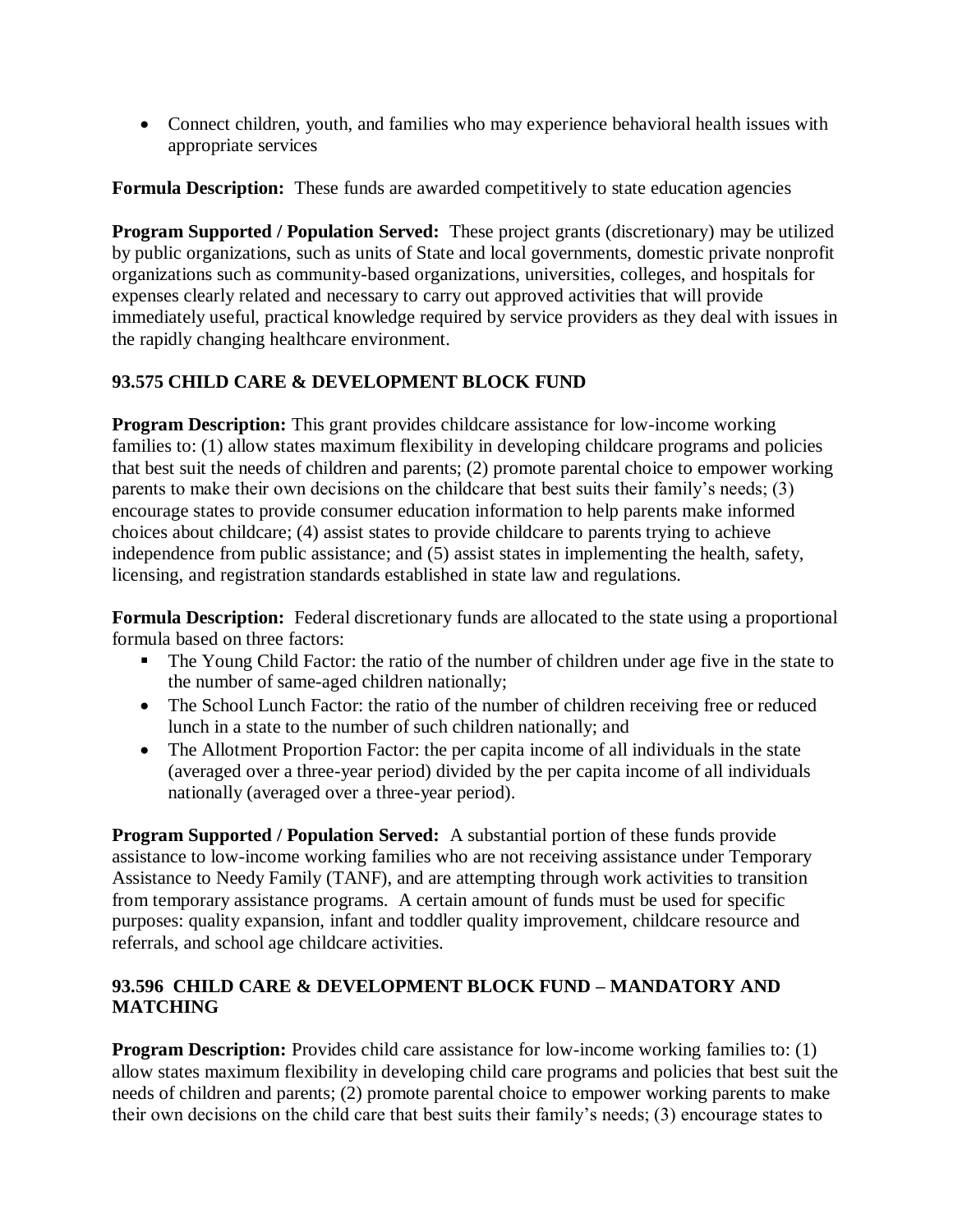provide consumer education information to help parents make informed choices about childcare; (4) assist states to provide child care to parents trying to achieve independence from public assistance; and (5) assist states in implementing the health, safety, licensing, and registration standards established in state law and regulations.

**Formula Description:** Mandatory Funds: Funds equal to the greater of the federal share of Maryland's child care expenditures in FY 94 or FY 95 (whichever is greater); or the average of the federal share of its child care expenditures for FY 92-FY94.

Matching Funds: The allocation is based on the number of children under age 13 in the state as a percentage of the national total.

**Program Supported / Population Served:** A substantial portion of the funds will be used to provide child care assistance to families who are receiving assistance under Temporary Assistance for Needy Families (TANF), families who are attempting through work activities to transition from temporary assistance programs and families who are at risk of becoming dependent upon temporary assistance programs.

**Program Description:** Promotes school readiness by enhancing the social and cognitive development of low-income children through the provision of comprehensive health, educational, nutritional, social and other services. Grants are made by the Federal government directly to local programs. The state provides a supplement to enhance the length of the day or extend the year. The program helps parents make progress toward their educational, literacy and employment goals. Head Start also emphasizes the significant involvement of parents in the administration of their local Head Start programs.

**Formula Description:** Competitive federal grant.

**Program Supported / Population Served:** Head Start/Early Head Start programs are for children in poverty from birth up to the age when a child enters the school system. However, Head Start programs only serve pre-school age children (i.e., children three or four years old), while Early Head Start programs serve children from birth through age three. A minimum of ten percent of the total enrollment opportunity in each Head Start program is available for children with disabilities.

#### **93.938 ACQUIRED IMMUNODEFICIENCY (AIDS HIV) EDUCATION**

**Program Description:** Develops and implements AIDS HIV prevention programs of public information and education. Note: The competitive grant for MSDE was approved by the U.S. Centers for Disease Control and Prevention (CDC) initially in 2013. However, the CDC federal funding was exhausted and additional funds were not available to fund the MSDE grant proposal for the HIV/STD Prevention (Strategy 2) Cooperative Agreement. MSDE received the five year funding for the School-Based Surveillance (Strategy 1) which focuses on the administration of the Youth Risk Behavior Survey (YRBS) and School Health Profiles (Profiles) Survey. MSDE is entering Year 5 of the cooperative agreement and conducts the YRBS survey administration and Profiles survey administration in collaboration with the Maryland Department of Health and Mental Hygiene.